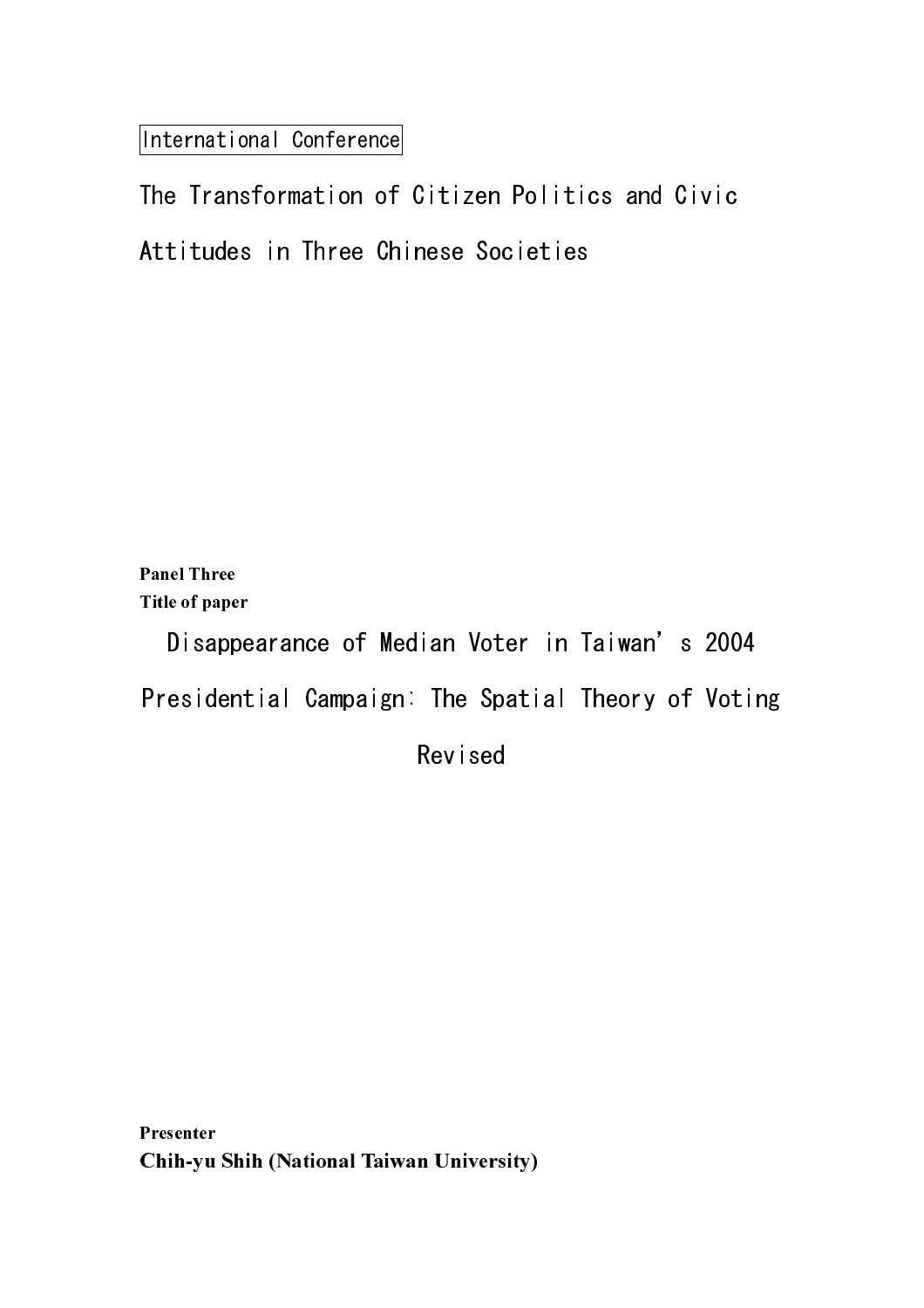Chih-yu Shih is National Chair Professor teaching political psychology, cultural studies, and China studies at National Taiwan University. His publications, including The Spirit of Chinese Foreign Policy: A Psychocultural View (1990), China's Just World: The Morality of Chinese Foreign Policy (1993), Symbolic War: The Chinese Use of Force, 1840-1980 (1993), State and Society in China's Political Economy: The Cultural Dynamics of Socialist Reform (1995), Collective Democracy: Political and Legal Reform in China (1999), Reform, Identity and Chinese Foreign Policy (2000), Negotiating Ethnicity in China: Citizenship as a Response to the State (2002), Navigating Sovereignty: World Politics Lost in China (2003), among others, drew lessons from historical literature as well as field interviews. He also coaches intramural basketball.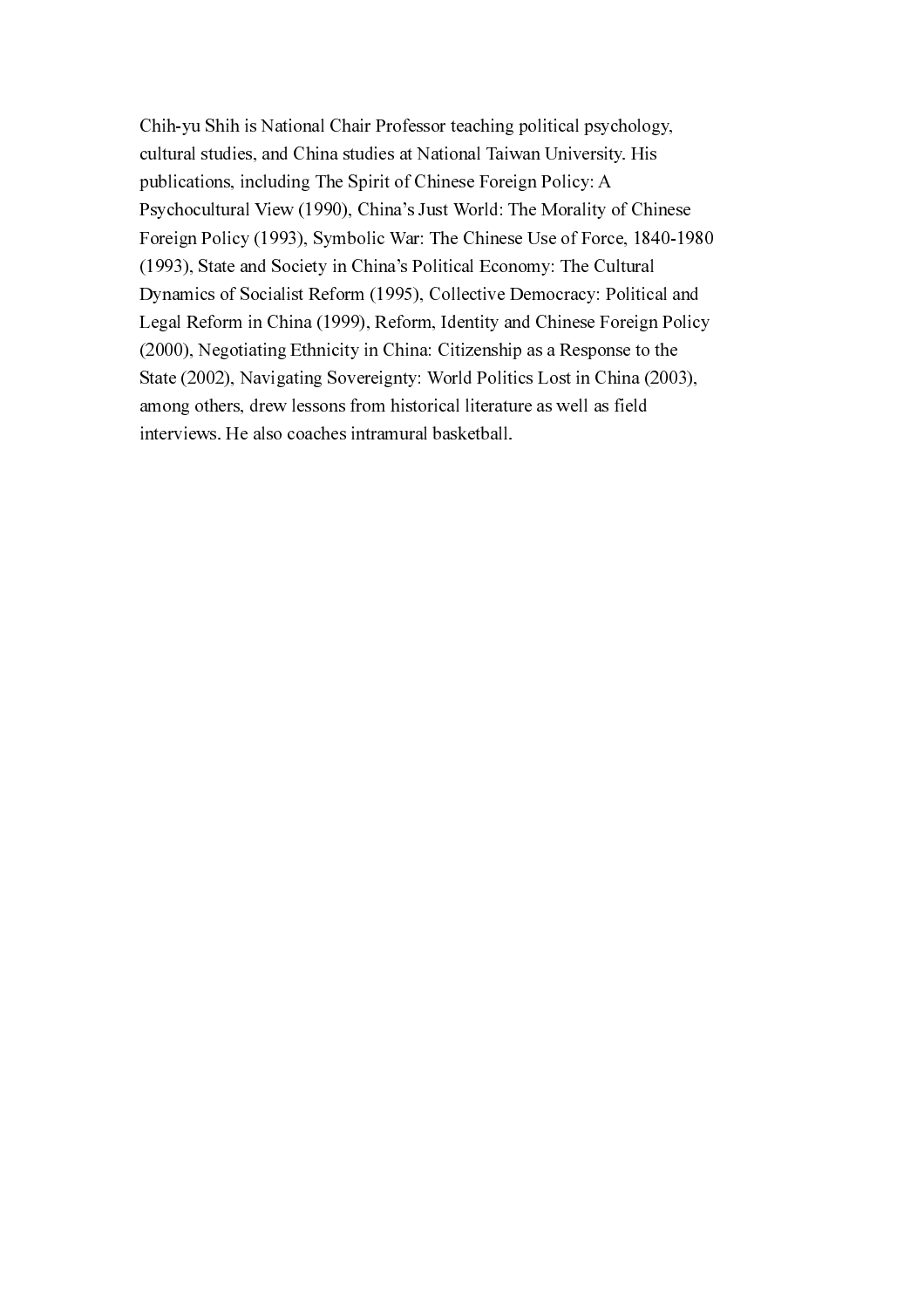# Disappearance of Median Voter in Taiwan's 2004 Presidential Campaign: The Spatial Theory of Voting Revised

消失的中間選民:二零零四年總統大選對空間理論的檢討

| 石之瑜                    |
|------------------------|
| 台灣大學政治學系               |
| 徐州路二十一號                |
| 電子郵件:cyshih@ntu.edu.tw |
|                        |

Abstract: Taiwan's Presidential campaign of 2004 fits the archetype of the spatial theory of voting. However, the incumbent party violated the median voter theorem by winning through a radical approach via the single issue of Independence vs. Reunification. This paper recruits alternative interpretations from cognitive dissonance theory and cultural theory of postcolonial hybridity. It argues that the issue space defined by the campaigning parties is not always the same as understood by the voters. While having their own issue space, voters nonetheless alternate their position to follow the leaders whom they trust.

大綱:二零零四年大選中定位選民的因素,是依據對台獨支持與否與對現狀不滿 與否,從而可以有兩種面向。在第二面向上,如何定義現狀卻向來不是選民片面 能決定的。更多選民在選戰中、後期逐漸信任陳水扁的領導, 此一信任感的建立, 恰恰是受到陳水扁對現狀定義的影響,於是吸引了在現狀維護上有雙趨衝突的選 民。所謂雙趨,便是同時趨統與獨,或同時避統與避獨。簡言之,雙趨選民或 是不希望改變統獨之現狀,或是希望改變以獲得任何一個穩定的身分,但可以不 計較是統或獨。可是,統獨的現狀是由能夠堅定提出定義現狀的人所詮釋。雙趨 選民的存在,大大修正了空間理論的適用。即在一對一選舉中的議題空間上,可 以不存在所謂的中間選民。

關鍵字:中間選民,空間理論,認知協調理論,後殖民理論,總統大選,台獨

Keywords: median voter, spatial theory, cognitive dissonance, cultural theory, presidential campaign, Taiwan independence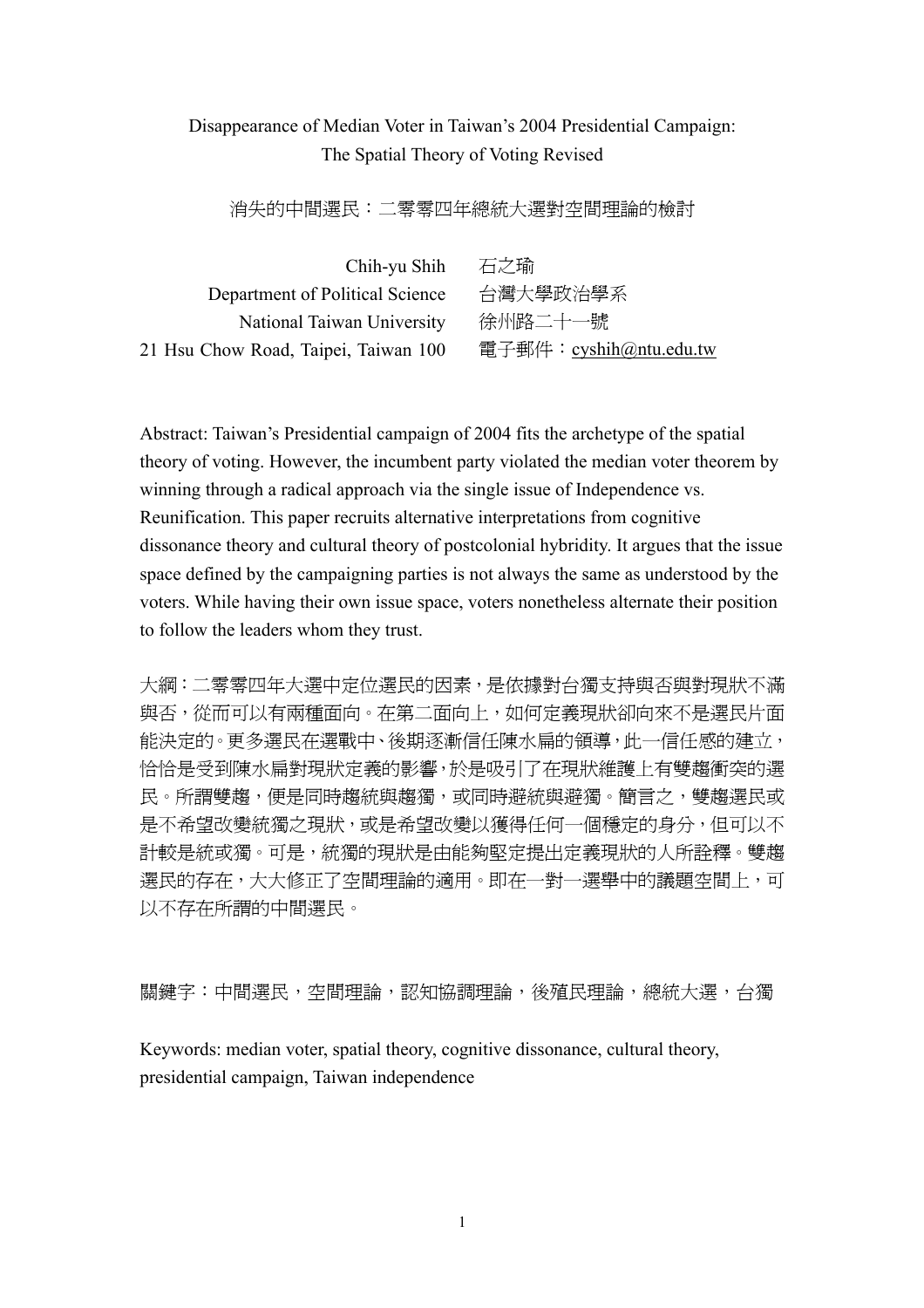# Disappearance of Median Voter in Taiwan's 2004 Presidential Campaign: The Spatial Theory of Voting Revised

Given the structure of policy preference of the constituency, both the spatial theory of voting and the median voter theorem provide explanations of how competing parties maximize the vote received. Basically, the median voter theorem proposes that median voter always casts vote for the winning policy. Furthermore, in a one-on-one campaign, the median voter's most preferred policy always wins. Recently, the spatial theory of voting has been applied to the case of Taiwan's election and has been confirmed. Despite the difference in political culture (as well as the factor of campaign issues), once candidates identify the issue space created from the combination of the voters' policy preferences, they tend to adjust their policy positions respectively to compete for the support of the median voter. However, the 2004 Presidential campaign in Taiwan witnessed a seeming anomaly. While the campaign took place as defined in the archetypal one-on-one model with only one salient issue (Independence vs. Reunification), the incumbent Democratic Progressive Party (DPP) was able to win by running under a style of campaigning that most commentators considered to be 'radical'. There was no apparent attempt by the DPP to win over the median voter. Instead, DPP's strategy to dichotomize the constituency to the extremity was counter-intuitive from the vintage point of the spatial theory.

The dominant issue in the campaign was about Taiwan's identity--its future relationship with China. The incumbent DPP or the supporting pan-green coalition, favored an independent identity while the opposition Kuomintang, or the supporting pan-blue coalition, would like to keep it open, henceforth a relatively pro-unification stand by comparison. Other issues vanished as the campaign continued. By focusing on the identity issue and posing a loyalty challenge to the opposition, the pan-green's pro-independence campaign was regarded by most observers as being extremely radical. This is because this approach contradicted the understanding that most voters in Taiwan would like to avoid confrontation with Beijing leaders, who had threatened to stop Taiwan independence at any cost. Previous polls had continuously indicated that the constituency favored keeping of the status quo, in which Taiwan stopped short of claiming formal sovereign independence. The pan-blue thus accused the DPP candidates, President Chen Shui-bian and Vice President Annetta Lu, of sacrificing national security for the unrealistic goal of independence.

However, the pan-green was able to gain considerable grounds, despite initially poor showing in the poll. The widespread impression that the DPP was incompetent in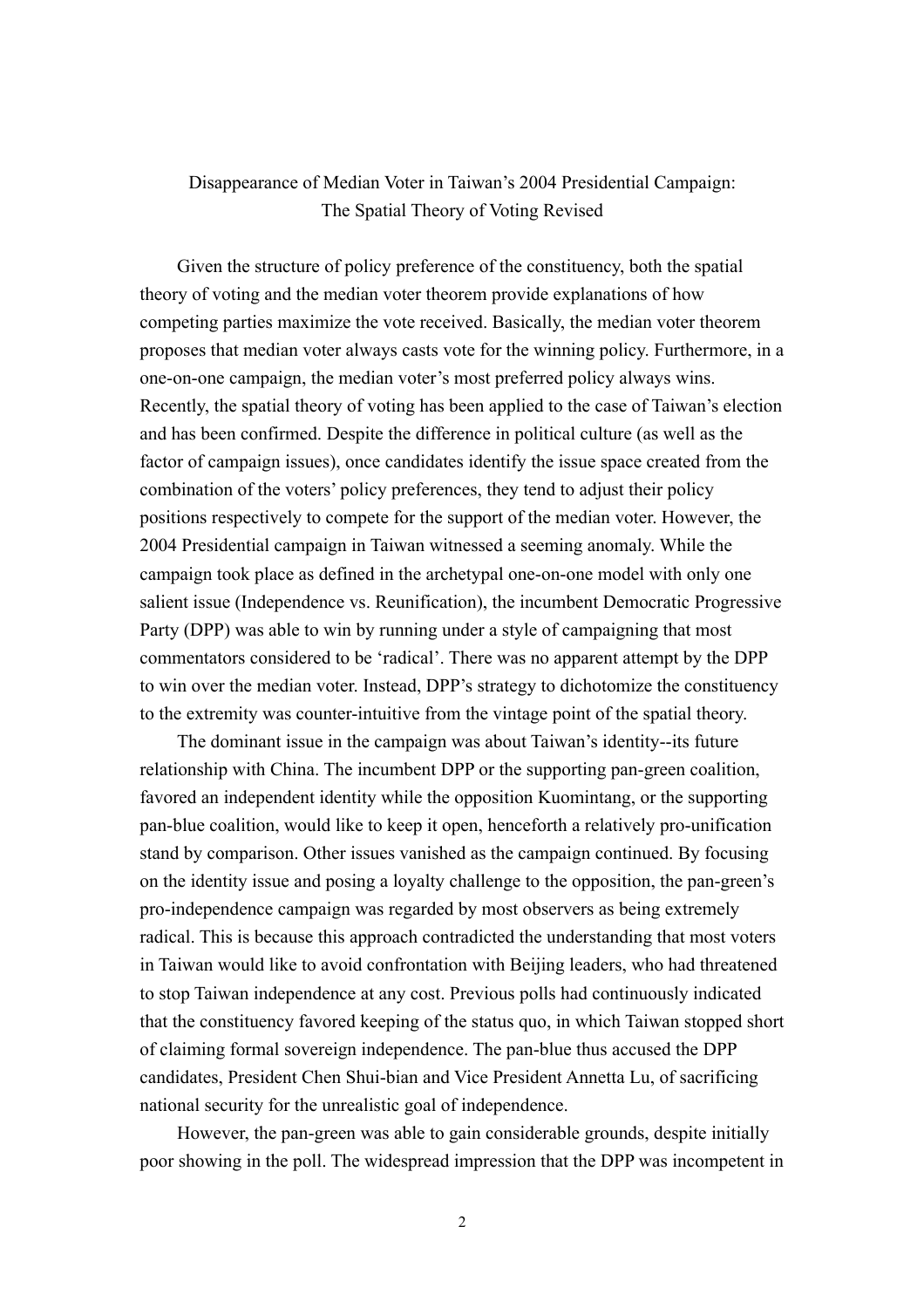governing national affairs became increasingly marginal, forcing the pan-blue to adjust its identity position by conceding that independence will become a legitimate option for future generations and the current status of Taiwan vis-à-vis China was state-to-state relationship. This is, in actuality, conforming to the position long held by the DPP. Spatial theorist of voting are eager to solve the mystery of how and why incumbent candidates were able to win through a strategy that should have alienated the median voter.

# The In-between Voters

The spatial theory of voting predicts that voters cast votes for the candidate whose policy position is closest to theirs. There can be many different policy dimensions in the mind of the constituency, e.g. eagle vs. dove in foreign policy, liberal vs. conservative in social welfare, and degree of federalism in central-local division of power, and so on. Whether or not issues debated can be narrowed down to one single dimension determines the complexity of the policy space. In many developed countries, association among issues is so strong that they can be narrowed down to the fault line of liberalism vs. conservatism. For one-on-one campaigns, the strongest support for each party should group at the two ends of the policy space. This is especially for issues that can be narrowed down to a single dimension. Voters are distributed among the single-dimensioned space, each according to their policy preferences. The median voter is the voter whose choice becomes the threshold of winning. A weak version of the median voter theorem proposes that the winning policy position is always the position chosen by the median voter. When the competition takes place exclusively between two candidates, both sides strive to win over median voters' support. As a result, the strong version of the median voter theorem predicts that, in such a competition, the median voter's initial policy preference will likely define the winning position.

The spatial theory of voting makes one important assumption about the voters' policy preference. It assumes that the voters form their policy preferences independently, so that the structure and dimension of the policy space are fixed constraints that all competing candidates face together. Voters' preferences are exogenous and formed prior to the candidates' campaigning activity. Candidates choose their policy positions afterwards. Today, cognitive psychologists challenge this assumption. The theory of cognitive dissonance predicts that voters want to maintain a balanced relationship between affective attitude and policy preference. This means that either the voters will read the favored candidates' policy position as being much closer to their own than actually is, or they would shift their policy preferences toward the favored candidates'. Maintaining such a balance motivates voters to perceive the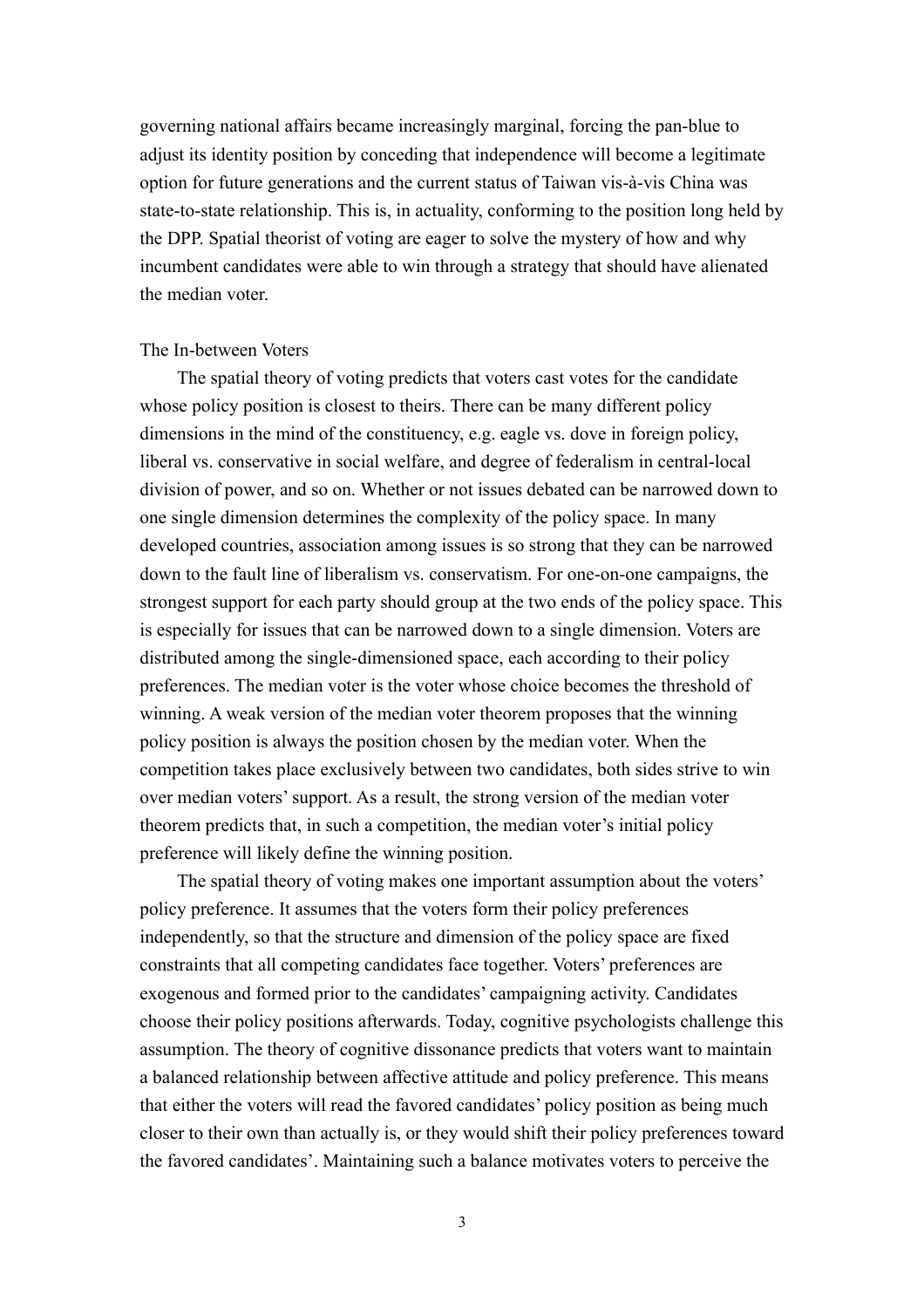candidates' policy positions in ways that can avoid cognitive dissonance. In other words, the motivation thus derived is a more fundamental drive than the prior policy preference the voters have. It is possible that voters form policy preference to adhere to the preferred candidate's policy position. This proposition reduces the median voter's choice to a result of the candidates' campaign strategy.

The theory of cognitive dissonance and the spatial theory of voting are supplemental to each other if one treats both voters and candidates as endogenous to the explanation of voting behavior. In other words, the voters and the candidates adapt to each other's policy preference. For the voters, they want to resolve the dissonance between liking and policy preference. For the candidates, they want to shorten the distance between voters' preference and their own policy position. Between cognitive dissonance and policy preference, the "ultimate" factor that ends up determining voters' choice may vary case by case. Regardless, both the median voter and the median voter's policy preference are susceptible to change, making the spatial theory decreasingly relevant. The revised version of the spatial theory should acknowledge that the candidates have some influence over where or who the median voter is. The changeable median voter position implies that any potential median voter is in an embarrassing (rather than a privileged) position--Since the preferred candidate's position may not be perfectly matched, or the disliked candidate's position always further away, there is usually some dissonance in presence.

The theory of cognitive dissonance is further questioned by the cultural theory, which sees dissonance as the nature of life. For both the spatial theory and the cognitive theory, the voters always want to maintain internal balance. Although the cognitive theory conceives of "liking" as a more fundamental drive, so that individual candidates' policy position is an explaining (instead of 'explained') variable, the arguments are similarly premised upon an internally balanced condition. Yet, the cultural theory has no such premise. Rather, the cultural theory holds that it is possible that cognitive dissonance does not trigger defensive reaction in certain cultures. For example, there is the observation that Chinese political culture is capable of tolerating cognitive dissonance. Likewise, there can be hybrid juxtaposition between modern and traditional values, rather than resolution, of inconsistent needs. Postcolonial writers are especially sensitive to identity strategy that enables the local community to move back and forth comfortably between colonial and indigenous values. Finally, there is also the feminist epistemology that justifies the widespread androgynous phenomena, whereby actors abide by completely different gender rules contingent upon the situations. In short, the cultural theory finds no need of coping with dissonance in various occasions. The implication for the spatial theory is that median voter, who is theoretically in between the two ends, can shift to either side whenever

4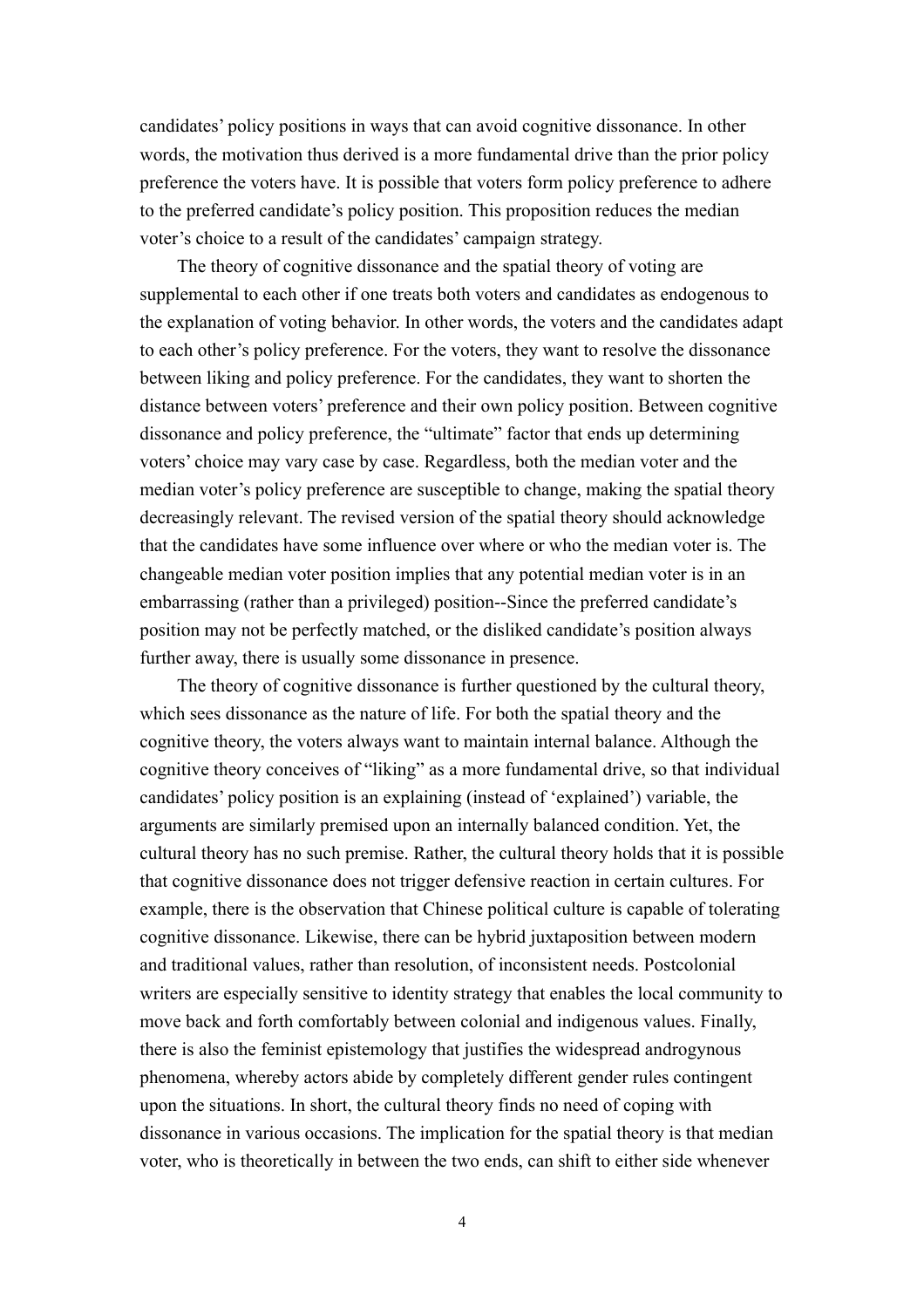an appropriate clue appears.

The cultural theory adds an uncertain element to both the spatial and the cognitive theories. If in a postcolonial society those voters not grouping at the two ends are culturally hybrid, their adjustment in accordance with the liked candidates' position can be drastic. This is because a hybrid voter is culturally prepared for an opposite position. Since they can take position at both ends, they should not be conceptualized as someone between the two ends. The spatial theory, which portrays a single dimensional space, is not appropriate for describing these voters. Even though the candidates see the campaign issues debated as being highly associated with one another, the voters' space can still be two-dimensional, acceptable to both sides' claim. The possibility that the voters' space differs from the candidates' space gives the spatial theory a powerful locus of application. When applied together, the spatial theory explains how the candidates manage the distance between the voters' and their own policy preferences, thus privileging the voters' preference; the cognitive theory analyzes how the voters manage dissonance between liking and policy preferences, thus allowing the candidates to influence the voters' preferences; and the cultural theory discovers how voters communicate between different spaces in ways that the candidates cannot do and, therefore, possibly alienate from those who thought they were moving closer.

The Issue Space of the 2004 Taiwan Presidential Campaign

There were two major issues at the beginning of the presidential campaign. One of the issues raised by the opposition candidates questioned the competence of the incumbent party. The incumbent DPP responded with a call for in-depth reform. This was an issue related to governing capacity. This issue lost intensity as the other issue the incumbent raised dominated the headlines – the issue about Taiwan's relationship with China. From the Taiwan-China issue, one can derive many sub-categories. These may include whether or not Taiwan should hold a national referendum to exhibit its separate sovereignty from China, write a new constitution to indicate that Taiwan is independent from the Chinese state, or delay direct navigation between Taiwan and China to avoid too much economic and cultural involvement of Taiwan in China. The incumbent DPP engineered these debates primarily for the purpose of promoting a distinctive Taiwan identity and sovereign jurisdiction vis-à-vis China. The issue is invariably how to choose between Taiwan independence and China reunification. In the face of the independence vs. reunification argument, no other major policy differences can attract the media, with the exceptions of sporadic negative campaigning aimed at the candidates' personality.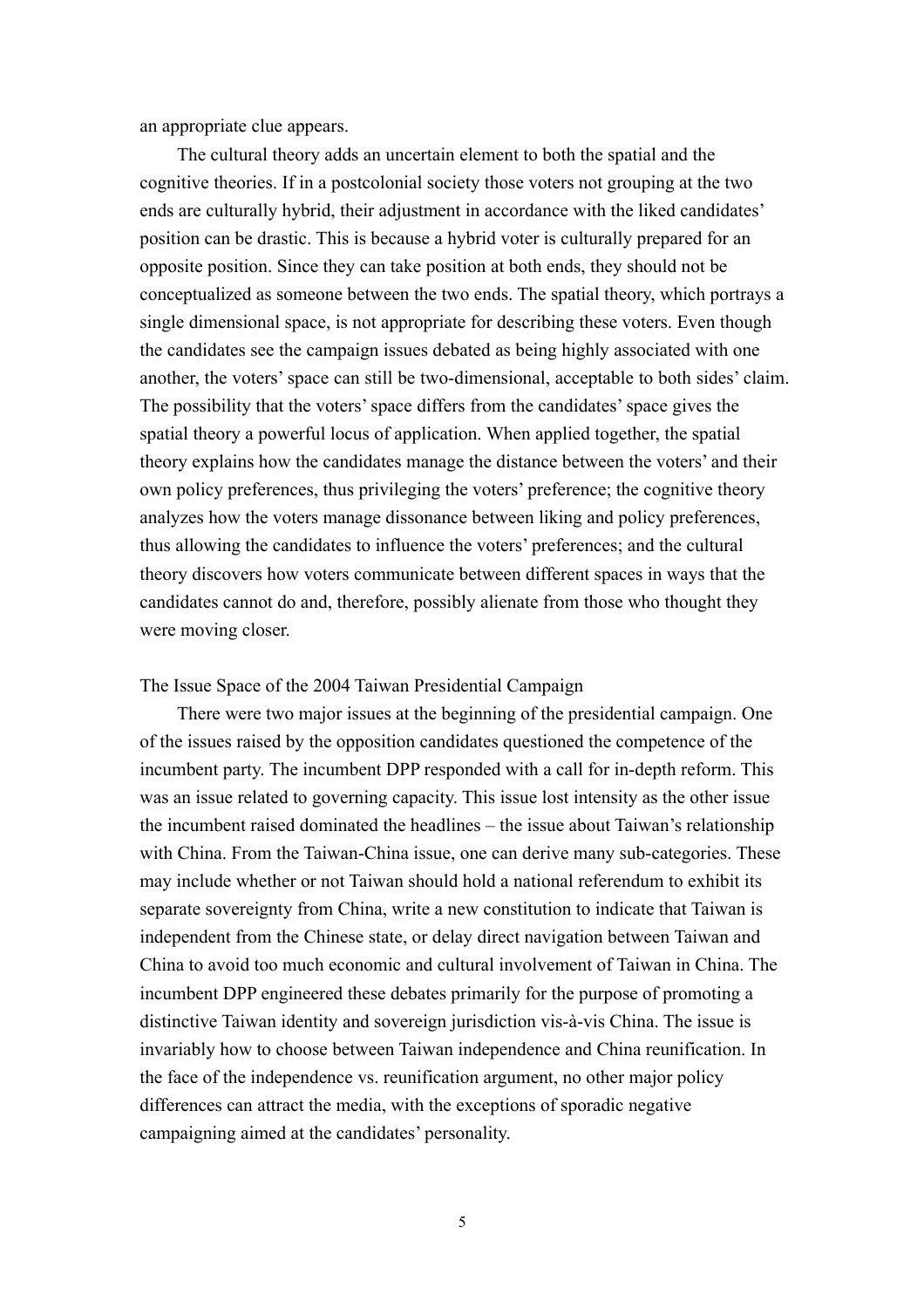### Figure I

The Issue of Taiwan Independence has always played a significant role in Taiwan's electoral history. For example, during the presidential election during the year 2000, the issue was intensively debated. In the 2000 campaign, pro-independence candidates often charged competitors as "Traitors of Taiwan" in order to paint the latter into the pro-unification camp. Indeed, three major runners were divided by their more radical supporters on the independence issue: the opposition stereotyped as pro-independence, the independent as pro-unification, and the incumbent as the status quo. No of the candidates were willing to present a clear-cut position on Taiwan's future status. Polls consistently showed that the majority of voters preferred no change to the status quo. While avoiding taking specific position themselves, the running candidates attempted to accuse their opponents of trying to upset the status quo. The incumbent Kuomintang, for example, accused opposition DPP of being war-prone, suggesting that its pro-independence position would cause armed conflict with Beijing. Likewise, DPP labeled the independent front-runner as a 'China walker', suggesting that the latter would betray Taiwan. However, since none dared to take a position on this topic, the other issue of reform vs. stability became lively debated. Here, the DPP and the independent runner were allies in denouncing the Kuomintang as a corrupt force. In any case, the issue space in 2000 was multi-dimensional with three major running candidates. In comparison, for the spatial theory, the 2004 campaign was archetypal.

In 2004, the poll showed no significant different result concerning the majority voter's preference for the status quo, meaning not to support a quick resolution on the independence issue. Arguably, there could have been a slight move toward the pro-independence end of the dimension, but overall the median voter should have sat somewhere in the middle. The spatial theory pointed out that both candidates should have carried out a moderate campaign on the independence-reunification issue and forced the other side to take the more radical stand.

The incumbent DPP did not adopt such a moderate strategy. On the contrary, they raised all controversial matters that were traditionally associated with radical pro-independence candidates when they run for a slot in the multi-seated campaign. For those in such a multi-seated campaign, the extreme approach could well be a rational strategy, since they only required the support of a minimal portion of the constituency to win a seat. In comparison, running a national campaign by making assertions on radical issues is not. However, incumbent candidates were able to catch up quickly from over 20% behind, after they adopted the pro-independence stance. The strategy did not meet the expectation of the spatial theory. Voters did not respond

6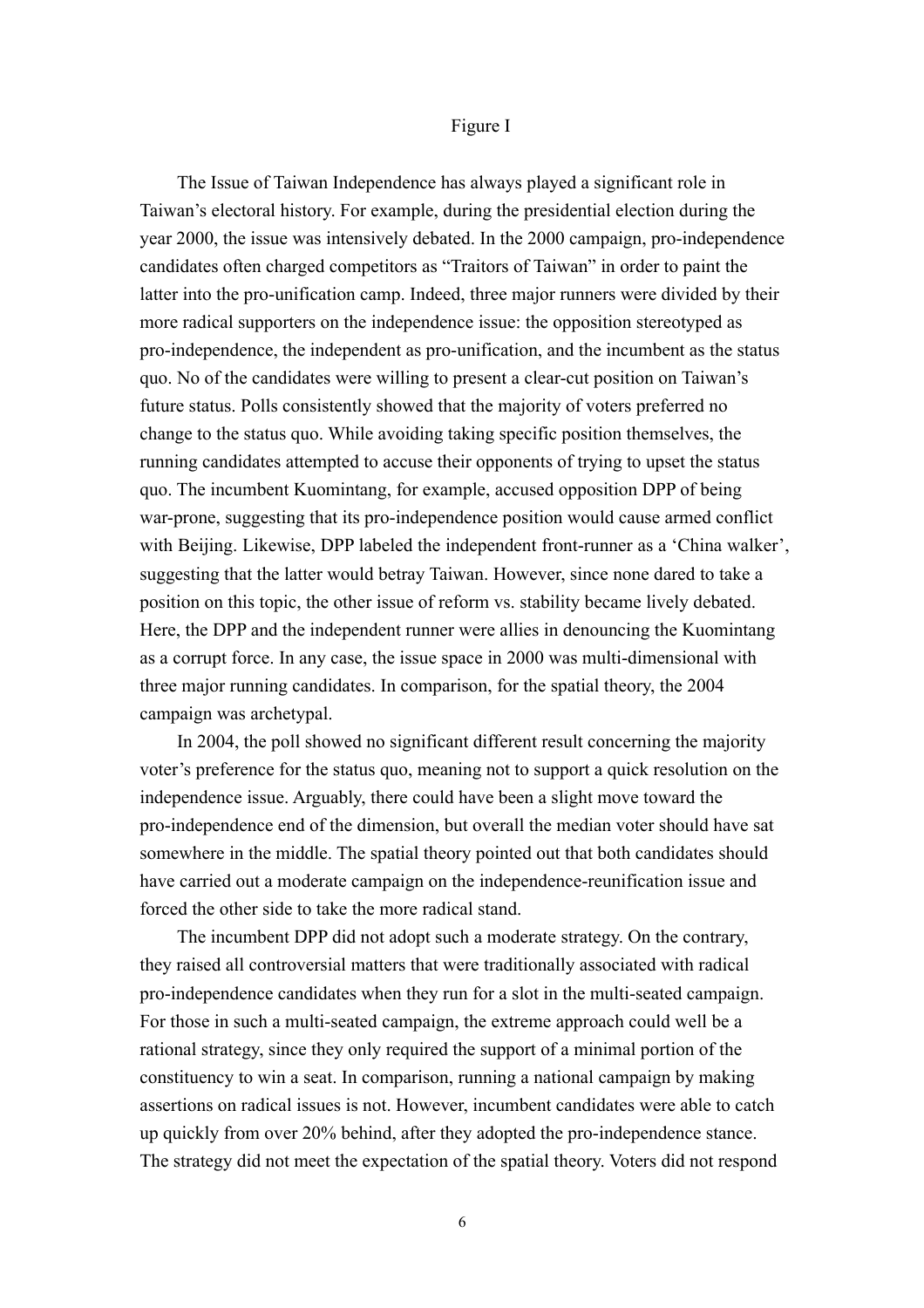in ways that confirmed to the spatial theory, either. In fact, the spatial theory failed to analyze the campaign of 2000. None of the three major candidates that year tried to distinct themselves from opponents on the independence issue, as rational campaigner should have done. In 2000, the victorious DPP candidates also failed to distinguish themselves from the independent runner on the reform issue, or from the Kuomintang on the independence issue.

The DPP campaign strategy appeared extremely radical in 2004, compared with 2000. The DPP candidates used the term "the middle way" to characterize their China policy in 2000, hoping to persuade voters that they were at most moderate on the independence issue. In 2004, they no longer stressed the importance of reform. They did not even bother to have a policy platform. It is true that voters do not usually read these platforms, but having platforms is traditionally considered an important part of image competition. DPP claimed that their candidates needed no platform, because the government annual budget was their platform. This ran the risk of alienating middle-class voters who wanted to know the specific. It might be more convincing if we explain the situation as DPP deliberately bypassing platform competition, in order to avoid distraction from the independence issue.

As early as 2002, Chen Shuibian commented on the radical independence proposition, that each side of the Taiwan Straits was a state by itself. To prevent angry Beijing from resorting to military means, Washington intervened and pressured Chen to tone down his proposition. Chen reiterated that he had no intention to declare Taiwan independence or change the status quo. During the campaign, however, he repeatedly appealed to the "each side a state" (yi bian yi guo) proposition. Both the opposition and Washington considered this a move toward independence. The DPP candidates denied this charge. They claimed that the "each side a state" proposition was a 'correct' statement that described the status quo. Since it was a statement describing the status quo, it was not an active statement on Taiwan independence. Rather, it simply 'consolidated' the status quo. In response, Washington announced that it would judge for itself what the status quo meant without counting campaign remarks in Taiwan, and the status quo was that Taiwan was not an independent country. In any case, the DPP's proposition is anything but a moderate strategy. Little wonder that related discussion and debates made daily headlines during the campaign period.

A second radical move taken by the DPP was to push for a new constitution, despite repeated warnings from Beijing who promised military retaliation in face of the writing of a new constitution. Under the pressure of a changing campaign atmosphere, opposition candidates responded by proposing an agenda of constitutional amendment. The contents of proposed changes to the constitutional

7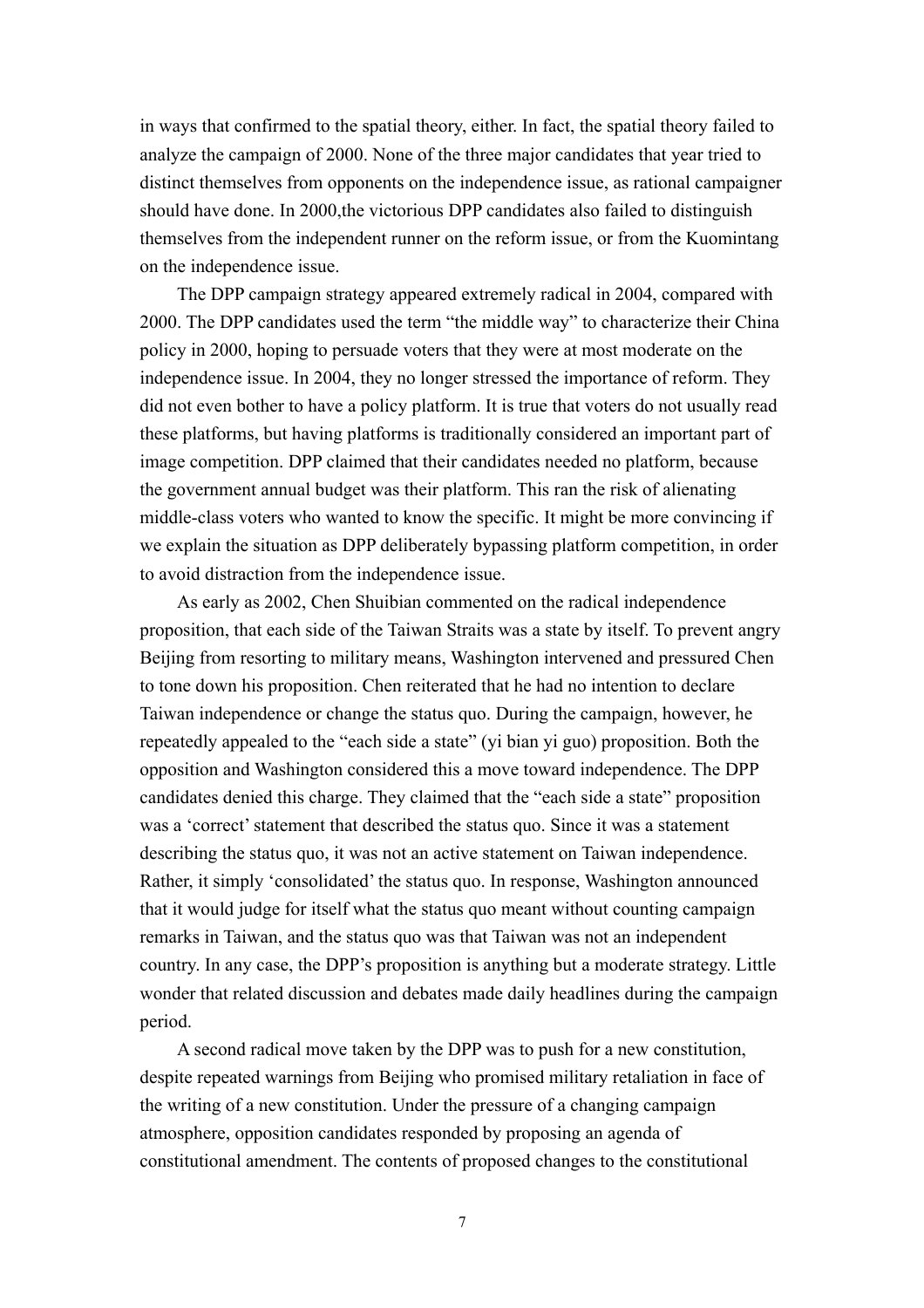frame were never the focus of either party. They wanted to know whether the DPP wanted to add "amendments" or to draft a "new" constitution. Chen later took the clear position that he wanted a new constitution, not just amendment. He suggested that there should be the birth of a new country under the new constitution. Chen said to Washington Post during an interview that the current constitution was never enforced in actuality and Taiwan needed a new constitution in order to be a normal country. To make it clear that this was a new constitution, the DPP concentrated its effort on the push for a national referendum. This proved to be the final highlight of the 2004 campaign.

The DPP decided that a national referendum should be called to approve the new constitution. This would happen presumably in 2008, the same year that Lee Denghui, Chen's predecessor, proposed for Taiwan to declare independence. The DPP's calendar for new constitution echoed Lee's independence timetable. It would be the year for the Beijing Olympic Games, hoping that they do not want to ruin the occasion with a war in the Taiwan Straits. Lee argues that the Games, as well as the investment opportunities associated with the preparation for the Games, could become lethal attraction to Taiwan. Therefore, the chance for independence would vanish after 2008. In order to prepare for independence in 2008, the Taiwan constituency should begin to practice referendum as early as possible. Besides, holding a referendum would be a significant move toward independence by itself.

Chen would like to hold a national referendum at the date of the Presidential election. He hoped that doing so would strengthen the image of national unity. At first, the DPP insisted that this should be arranged outside the current legal frame, to signal this was some sort of self-determination for new state. Chen argued that referendum was a natural right; therefore it needed no constitutional or legal clause to provide for. This argument purported to insinuate that presently Taiwan was under no state, thus outside of China. Nevertheless, upon the insistence of the opposition, the Legislature passed the Referendum Law, which had the authority to forbid the holding of referendum on presidential Election Day. This did not stop President Chen. Washington opposed the holding of this referendum for obvious reasons; this was too much like a declaration of independence. In fact, the DPP candidates wanted the referendum so much that they were willing to pay any price, as long as the national referendum could be executed on presidential Election Day.

The pan-green camp never concealed their real intention behind holding a referendum, effectively a step towards independence. DPP spokesmen accused those who opposed the referendum of being pro-China. Moreover, they repeated the assertion that the election was about the choice between Taiwan and China—those who voted for the opposition would be tantamount to voting for China, hence a move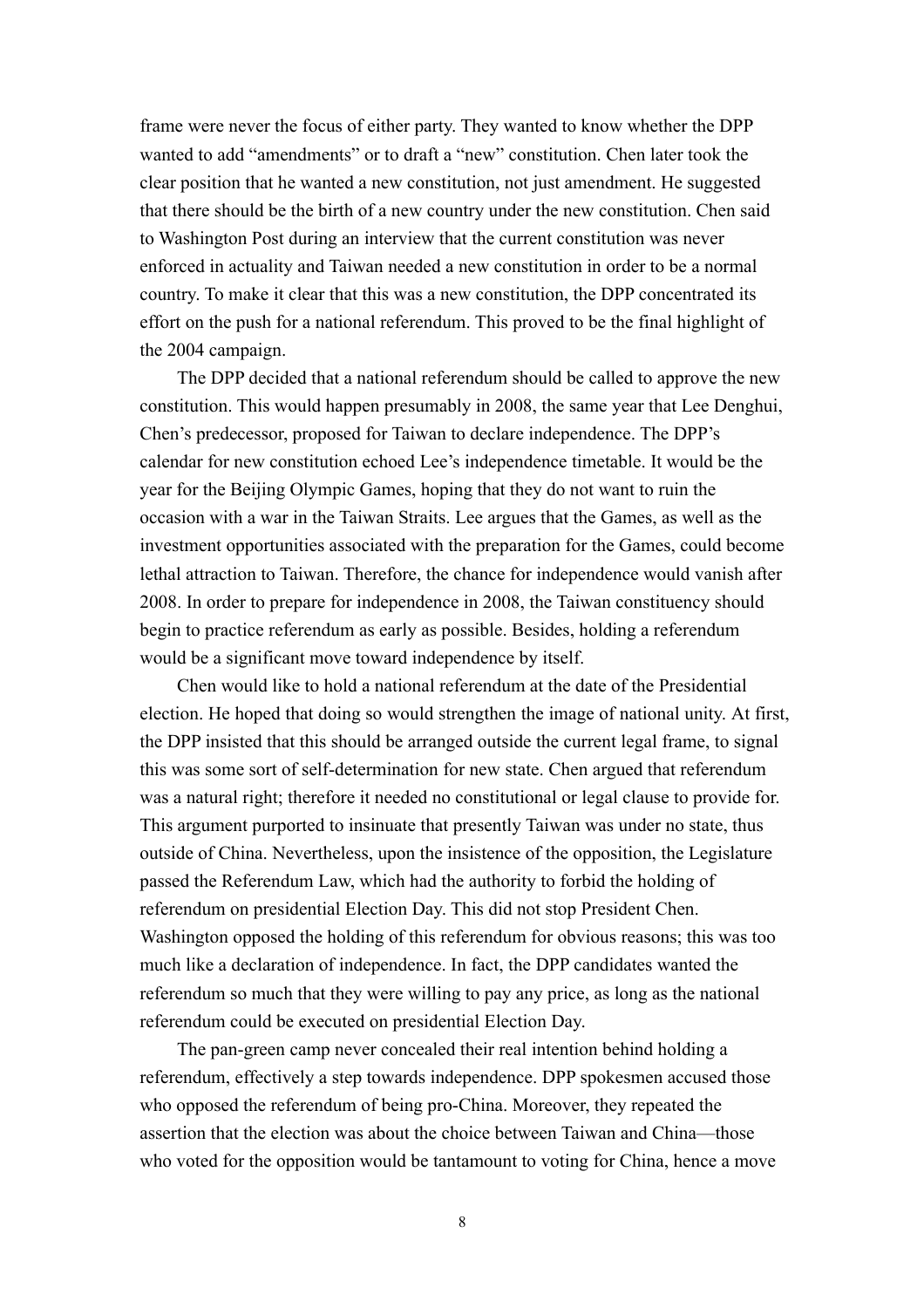of defection. Chen then declared that he would rather not run for the Presidency if he could not hold the referendum on Election Day. In response to Washington's fear that pro-independence activities were getting out of control, Chen assured them that the referendum was an attempt to maintain the status quo, which was one country on each side. Those who could destroy the status quo, Chen charged, were those who pointed missiles at Taiwan. This insinuated the Beijing authorities.

## A Cultural Theory Proposition

The DPP's campaign strategy was entirely opposite to the expectation of the spatial theory. When compared with the opposition candidates, who refused to take side on the issue of independence vs. reunification, the DPP appeared radical and extreme. On several occasions, the DPP suggested that its candidates were running 'against China'. Washington feared possible military escalation throughout the campaign. The oppositions denounced the DPP for provoking Beijing recklessly. Strangely, approaching the end of the campaign and witnessing a drop of their popularity, the opposition candidates also began to talk about independence. During the final stage, opposition parties acknowledged that independence would be a legitimate choice in the future. At one point, the opposition candidates agreed that the current situation was one country on each side. All these adjustments made by the opposition angered Beijing, because there were no longer pro-reunification candidates in Taiwan. The voters' position on the independence-reunification dimension showed a fast shift toward independence, following the DPP's policy position taking, and followed by the opposition's policy position taking.

The spatial theory could not have successfully anticipated the radical independence strategy that assisted the DPP candidates to catch up. Opposition candidates adapted to the rising support for the incumbent by also moving toward the independence end of the spectrum, hoping to maintain its seemingly median position. The incumbent party, instead of the voters, became the force that defined the structure of the issue space. The implication is that the voters' policy preference was either not present in the first place, or vulnerable to the persuasion of the incumbent candidates. The situation where the candidates are the leaders and the voters are the followers is not what the spatial theory intends to explain. The theory of cognitive dissonance can supplement here. It states that voters want to shorten the policy distance between the liked candidates and their own. If voters like Chen, they may want to move closer to Chen's policy position.

Not everyone adapted to the radical independence campaign. Both strong pro-independence and pro-reunification voters did not have to shift their position. The pro-reunification voters, who found the pan-green policy position further away from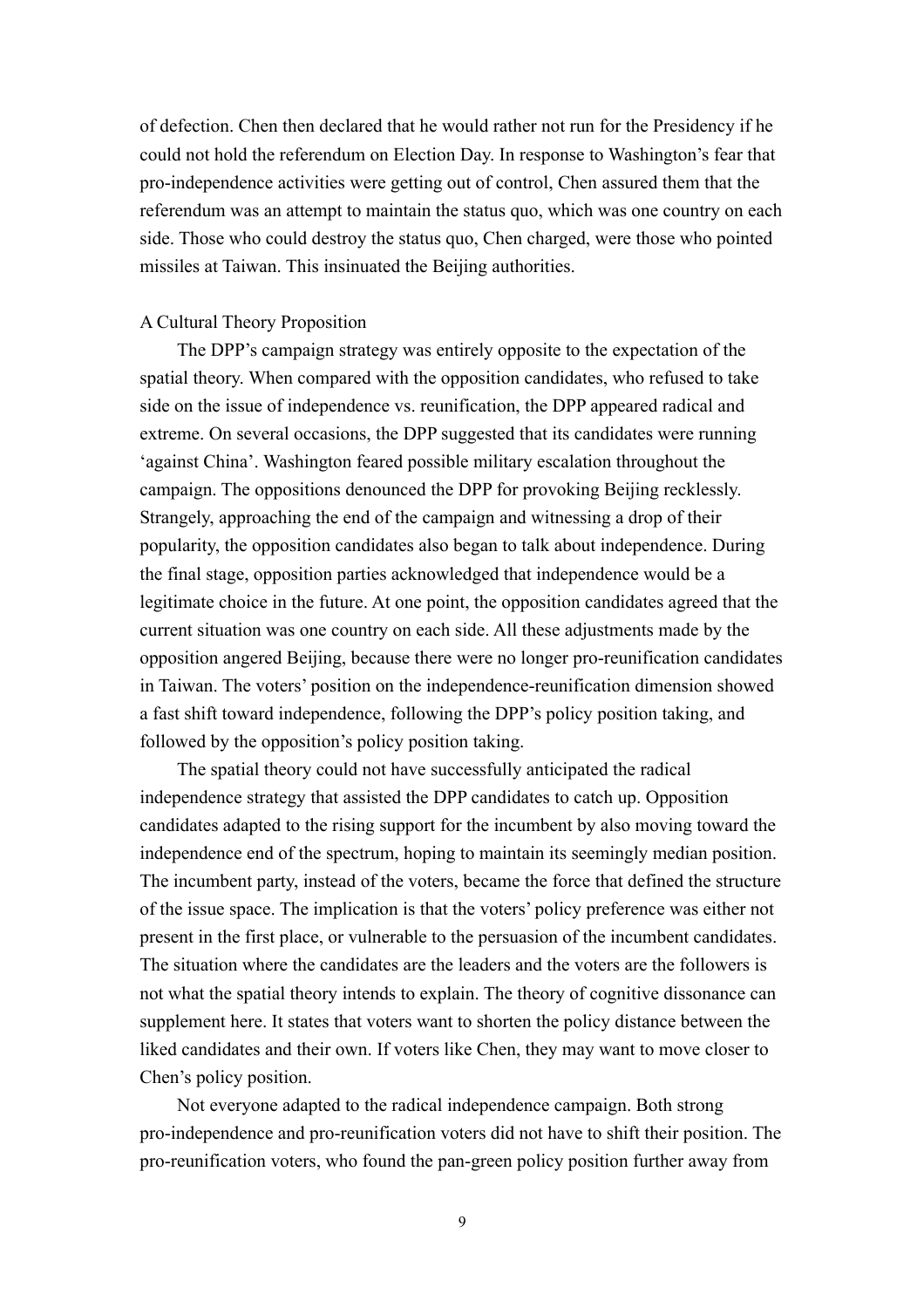theirs, feels no uncertainty or any need to adapt. On the other hand, pro-independence voters had no reason not to support Chen. Those who make adjustment had to be those in the middle of the independence-reunification spectrum. However, it not possible that these voters became DPP supporters, because they were in the middle of the spectrum and the DPP was moving away from the middle. In other words, these are the voters to whom the theory of cognitive dissonance can apply. When the DPP's position turned radical, they wanted to balance their liking of the DPP candidates by adapting to the new DPP policy position. One problem still left in this supplementing explanation is this; if voters preferred the DPP candidates in the first place, why had they not expressed support for them before the DPP turned radical? To explain this emerging support for the DPP candidates, one suspect that it was the more radical policy that made the voters prefer the DPP candidates, and they then wanted to keep abreast with the new radical policy in order to maintain cognitive consonance. In brief, the radical policy generated positive attitude toward the DPP, the pressure to defend against cognitive dissonance led to the shift of policy preference toward pro-independence policy.

The reason that radical policy generates acceptance and popularity has to do with Taiwan's uncertain identity. The Chinese civil war that spit China into two separate jurisdictions in 1949 contextualizes contemporary Taiwan's identity complex. The complex inherited Taiwan's fifty years of colonization under Japan before the defeated Kuomintang fled to Taiwan. On one hand, the Japanese postcolonial legacy convinced the local elite to see the Chinese origin of the Kuomintang as inferior and backward. On the other hand, the Kuomintang's Chinese legacy treated anything associated with the Japanese in local elite stratum as shameful. With the Kuomintang losing the civil war and, fifty-five years later, the presidential campaign, the identity enigma has resurfaced once again. The puzzle is particularly poignant, concerning the relationship with China. If Taiwan continues to regard itself as part of China (as depicted by the Kuomintang's Chinese historiography), postcolonial Taiwan could only be an inferior member of China. On the other hand, if the pro-independence identity prevails, the self-image of the Chinese Han-immigrant community in Taiwan would have no respectful treatment. In fact, this Chinese self-image has prompted all-round connections between Taiwan and China since the 1980s.

Consequently, the typical postcolonial indetermination in the areas of cultural and political identity registers markedly in Taiwan. Voters feel the lowering of self-esteem, being either Chinese or anti-Chinese. Therefore, they prefer the choice 'both' or 'neither'. Some maintain strong emotional ties with China while being extremely critical of the Chinese way of governing; others feel alienated from the Chinese identity, yet are intensively connected with China economically and socially.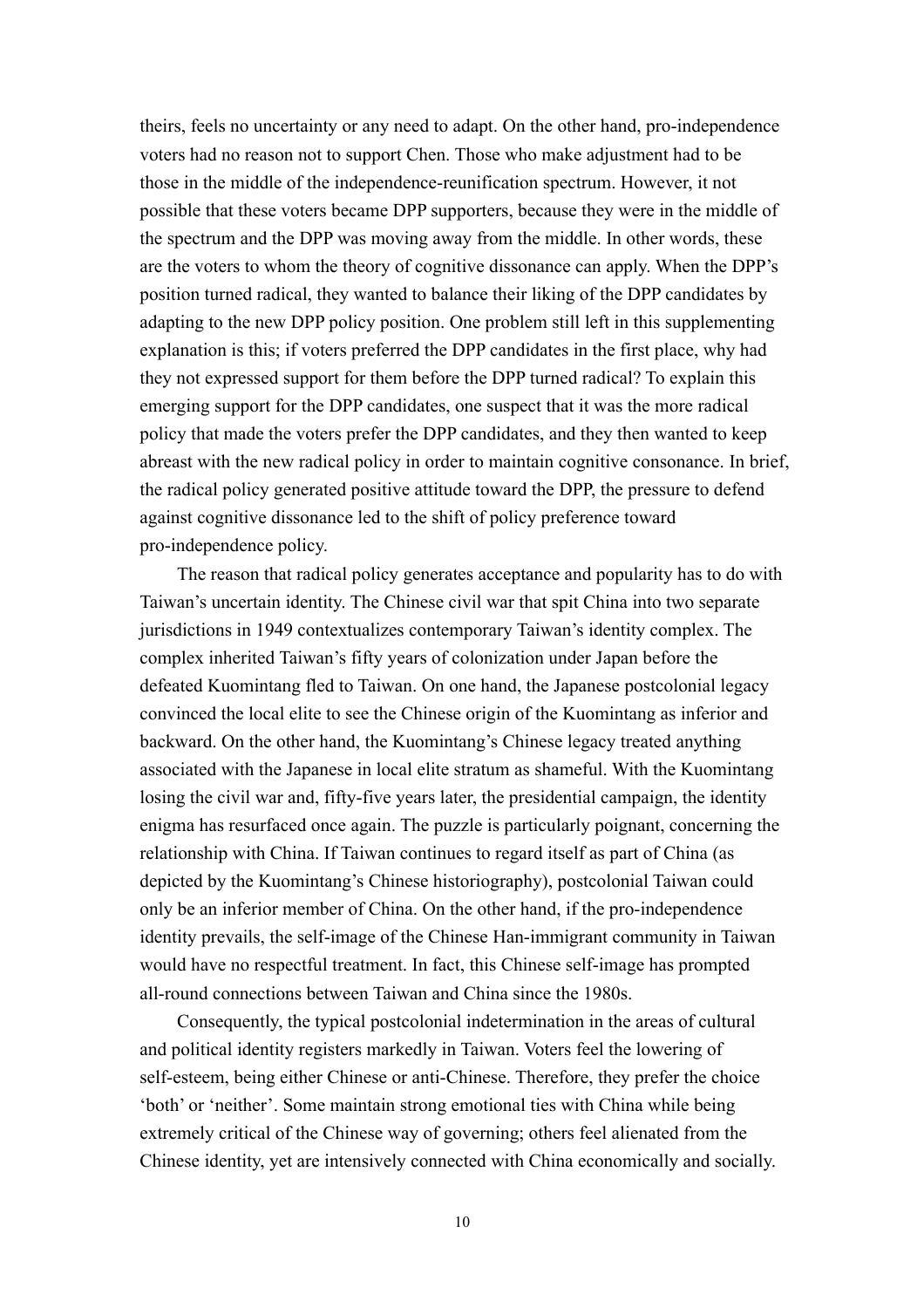It is possible for an individual in Taiwan to feel comfortable with both independence and reunification, whichever works for the time or the situation. On the other hand, a person who is alienated from the uncertainty associated with either cause may want to avoid any shifts away from status quo, which appears least risky in comparison with any other proposed solution. The issue space composed of the spectrum between independence and reunification is not adequate in placing these ambivalent yet flexible voters.

The postcolonial voters torn between independence and reunification experience an internal split when external conditions compel them to choose sides. In the 2004 Presidential election, the DPP's campaigning served as this external pressure that threw the voters into endless loops of self-doubt. When the DPP candidates appeared to be firm, this could become a solution. At least it was a better answer than the deliberate indecision of the opposition candidates who refused to take side, having followed the spatial theory. The opposition therefore aroused the anxiety among voters, to the extent that the opposition strategy reflected and therefore exposed the embarrassing position of the voters, who desired but received only ambiguous response. In contrast, the firm stand offered by the DPP rang the bell because independence was among the acceptable options to those in the middle of the independence-reunification spectrum. The opposition's strategy to show the voters that the opposition candidates were equally uncertain about Taiwan's future fell upon deaf ears.

The incumbent candidates named the status quo "one country each side." By naming the status quo as one version of Taiwan independence, they could follow up with the claim that they were neither changing the status quo, nor promoting Taiwan independence. Even though this appeared to be a move toward independence in the eyes of Washington, Beijing and opposition leaders, for those voters who felt alienated from any platform of change, this claim sounds reasonable. In comparison, the opposition accepts both independence and reunification as a possible future solution, but refused to name the status quo or even honor the maintenance of it. The contrast between naming the status quo as independence and not naming it for the sake of future possibilities could easily push those voters who are suspicious of any platform of change toward the incumbent.

Clearly, the cultural theory contributes to the spatial theory. The spatial theory identifies the issue space in the Presidential campaign. In the middle of this space, these are voters who are either alienated from both ends, or torn between the two ends. The cultural theory explains why these middle voters are undetermined voters. Their positions on the spectrum are not fixed, or prior to the candidates' side taking, hence not the same median voter that the spatial theory would have expected. Furthermore,

11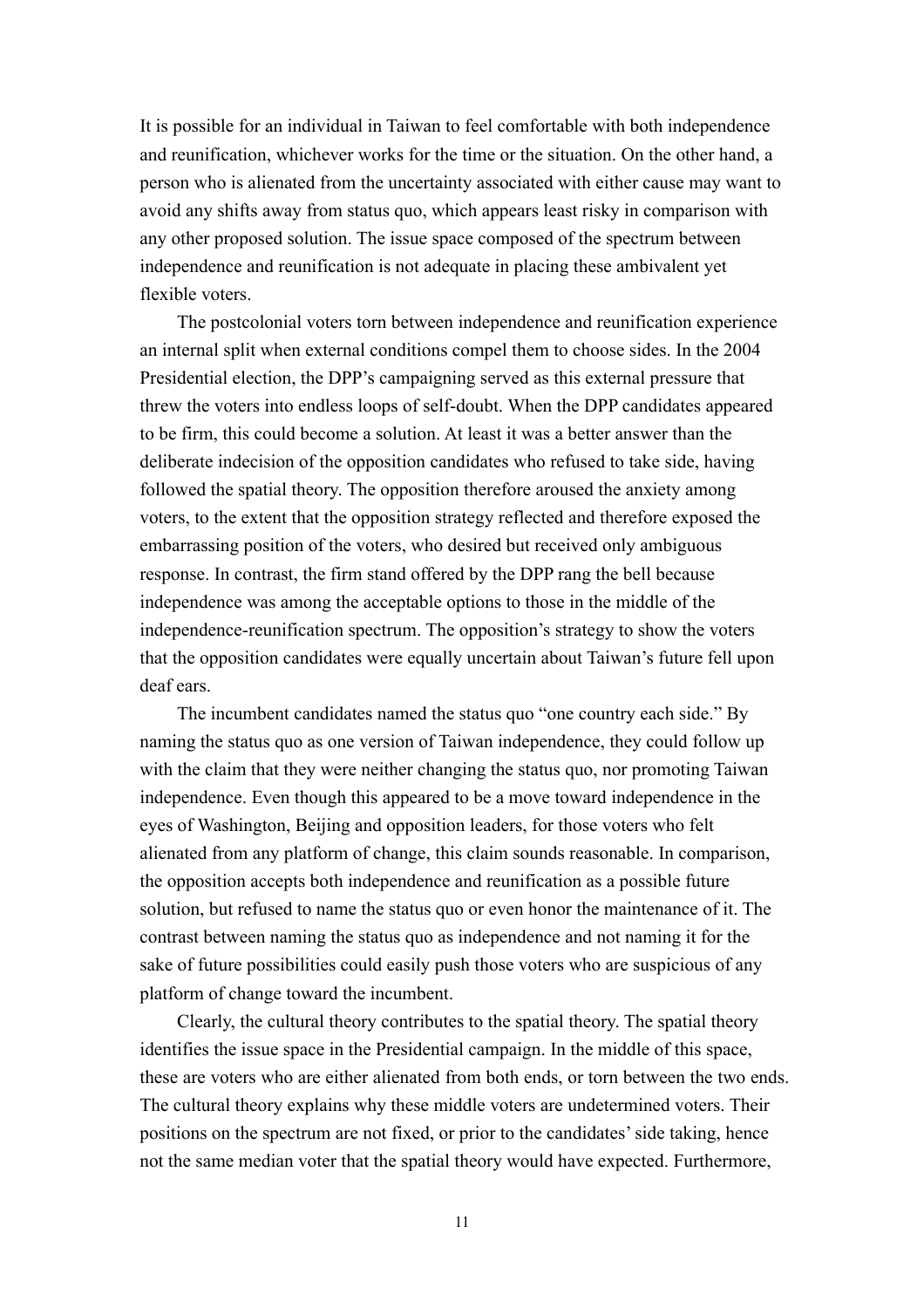some of these voters feel anxious and need a solution. The cognitive theory helps in explaining how these middle voters moved with the candidates who were willing to offer a firm solution, thereby changing the position of the median voter.

## The Issue Space for the Hybrid Voters

How many hybrid voters are there on the independence-reunification spectrum? The result of polls provides a clue as to how voters feel about changing the status quo and how would cost-benefit calculation affects their feeling toward change. Regarding the feeling toward change; when asked if changing the name of the country from the Republic of China to the Republic of Taiwan and accepting Beijing's reunification model of one country two systems would endanger Taiwan, the number of those who answered 'possibly yes' or 'definitely yes' to both questions amounts to 814 among totally 1,674 respondents. 88 answered 'possibly no' or 'definitely no' to both questions. The presence of both categories of "both are acceptable" and "neither are acceptable" is a clue to the existence of hybrid voters. Hybrid in terms of identity can be mediated by cost-benefit concerns. Regarding the relevance of cost-benefit calculation, two questions that lower the cost of change were proposed. When asked whether or not reunification could be accepted if Taiwan and China reach similar levels of development on all aspects and whether or not independence could be accepted if Taiwan could maintain peace with China, 365 answered 'agree' and 'strongly agree' to both questions. 267 answered 'strongly disagree' and 'disagree' to both.

### Tables I. and II

For those who answered positively to both questions and negatively to both questions, the single dimension of independence vs. reunification does not accommodate well. A two-dimensioned space can resolve this, with the horizontal axis stands for independence, the vertical axis, reunification, resulting in four logic categories: independence acceptable but reunification not, reunification acceptable but independence not, both acceptable, and neither acceptable. Table I. suggests that nearly half of the respondents find change toward any direction to be unacceptable. However, Table II further indicates that a change toward a certain and acceptable future is acceptable to over 20% (i.e. 365)) of the respondents. The two-dimensioned space addresses to the concerns of the cultural theory to conceptualize the voters in the middle to be hybrid voters. For those who fall in the category of both acceptable, the cultural theorists would consider them to be expressing anxiety about the uncertain identity in the status quo. For those who belong to the category of neither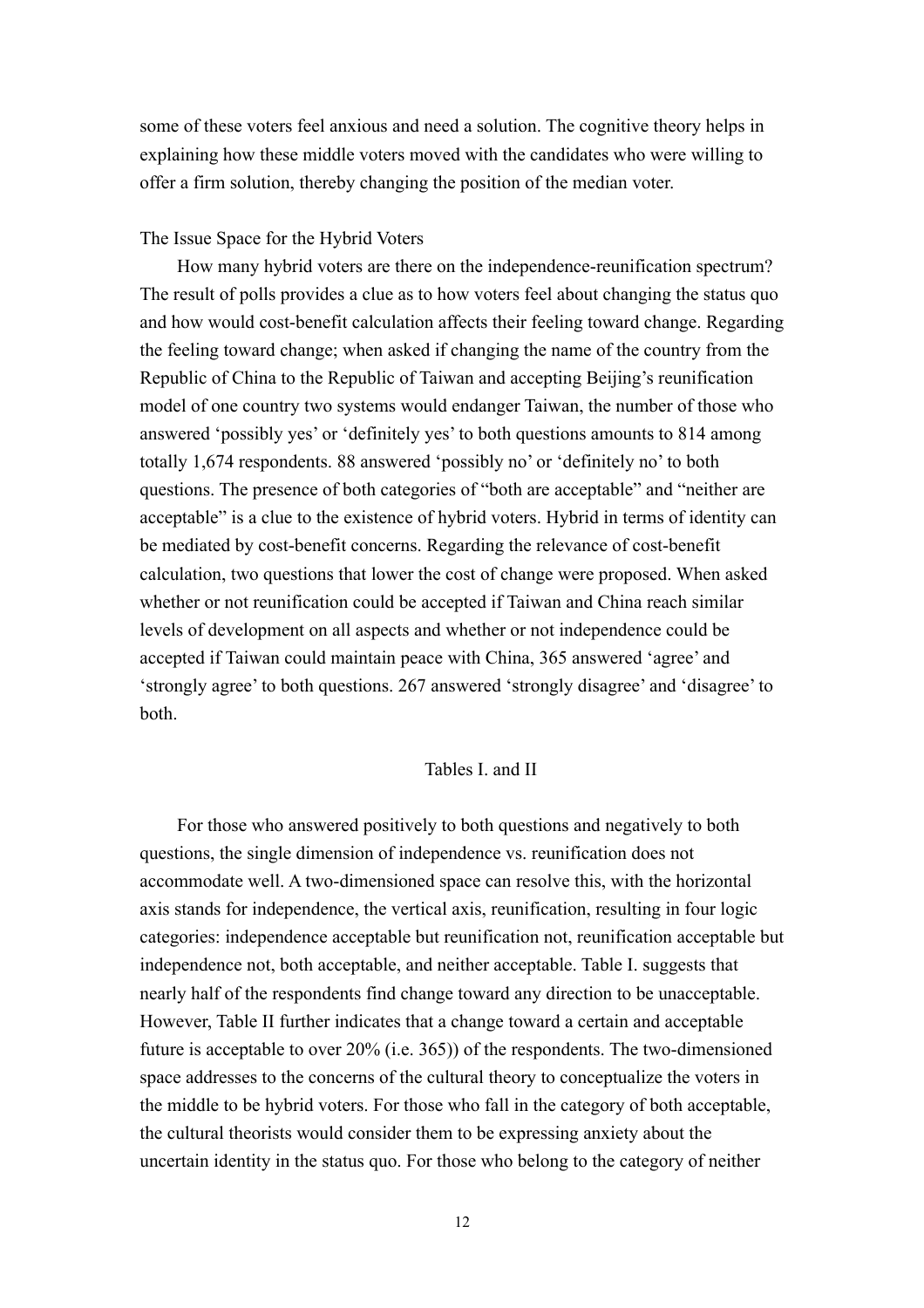acceptable, the cultural interpretation would be that they are anxious about the potentially inferior position caused by a single-directional change as measured by either axis.

## Figure II

Hybrid voters from both categories demonstrate that pro-independence is not the same as anti-reunification, or vice versa. In order to anticipate where a voter would fall on one axis by his or her position on another axis, a third dimension should be introduced. This is the dimension between the status quo and change. If a voter does not support independence or reunification, his or her attitude toward the status quo is necessarily positive. On the other hand, if a voter is in agreement with both independence and reunification as long as the cost is low, his or her attitude toward the status quo should be negative. If a voter is pro-independence but anti-reunification, or vice versa, his or her attitude toward the status quo is partially positive and partially negative. In other words, the attitude toward the status quo could be equally relevant, compared with the attitude measured by the conventional independence-reunification spectrum, to the determination of the voters' choice. The opposition candidates' refusal to name the status quo and deliberately keeping the status quo open to uncertain future changes could not address to the voters' concerns for certainty. For the DPP candidates, the status quo had the name of "one country on each side." This was minimally acceptable to those who supported independence as well as those hybrid voters, whether they desire certainty in the certain state of independence or in the relative certainty that the status quo could provide.

At the time of the polling, the DPP was behind the opposition by a large gap. There were 323 respondents who expressed their choice for the DPP, in comparison with 492 for the opposition. Note that the majority of undecided voters came from the two hybrid categories. Judging from the result of the election that each side procured roughly 50% of the total votes, the majority of the hybrid voters who remain undecided or silent at the time of the polling backed the opposition. Indeed, as the DPP turned radical on the independence-reunification spectrum, the party's rating increased. This is in line with the cultural theory's interpretation that the radical campaign for the cause of independence provided the sense of certainty to the hybrid voters.

## Table III.

The major reason for the DPP's gains should have been the increase in support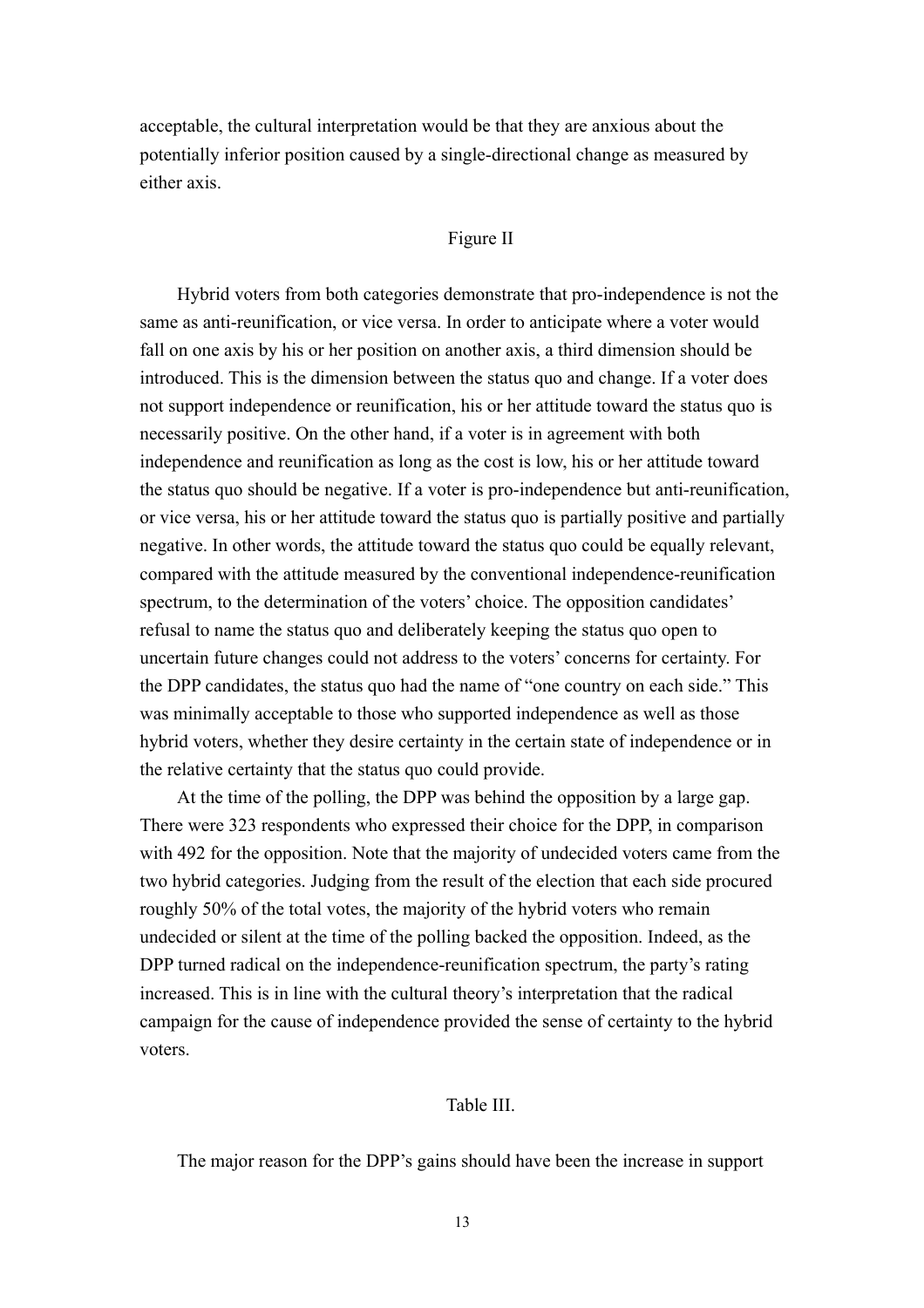among the hybrid categories. In fact, those who remained suspicious of both the formula of "one country two systems" and renaming the Republic of China into the Republic of Taiwan accounted the largest number of undecided voters at the time of the polling, amounting to 251, in comparison with 325 expressing support for the opposition and 152, for the incumbent. It is safe to infer that those who later narrowed the gap for the incumbent candidates came primarily from the hybrid voters. For those who belonged in the category of "reunification acceptable but independence not" yet still said they would support the DPP, they must have made their decisions on those grounds unrelated to the identity issue at hand. This is why a radical pro-independence adjustment of the DPP would not alienate this group of voters. Similarly, those who accepted both peaceful independence and democratic reunification, as well as who were wary of both, witnessed a higher ratio of undecided voters. They accounted for the shift towards the DPP.

# Table IV.

To further test the cultural interpretation, six other questions measuring the attitude toward independence and reunification are added to make a total of ten questions, to which a factor analysis is applied. Two major factors are obtained from principal component analysis of these ten questions. The first one is related to the strength of the attitude toward independence and reunification. The second one is the attitude toward change and the status quo. The new two-factored (or two-dimensioned) space is not the same as the two-dimensioned space composed of the independence and reunification axis's of Figure II. Interestingly, the second factor, which concerns the attitude toward change and the status quo, is positively associated with both pro-independence and pro-unification attitudes. This suggests that, at one end of this dimension is both acceptable and, at the other end, neither acceptable. The two non-hybrid categories—independence acceptable but reunification not, and reunification acceptable but independence not---which compose the independence-reunification spectrum according to the campaigners' issue space appears distinctive. Regarding the second dimension concerning the attitude toward change and the status quo, the attitude precisely points to the postcolonial kind of choice, reflecting the indecision of the voters' hybrid identity. The attachment to the status quo at one end implies a suspicious attitude toward any change; at the other end, the desire for change reveals a preference for any change that might work. For those in the middle who are neither "both acceptable" nor "neither acceptable," they accept only one direction of change. However, the middle voters on the second dimension are comparatively moderate in their attitude toward independence or reunification,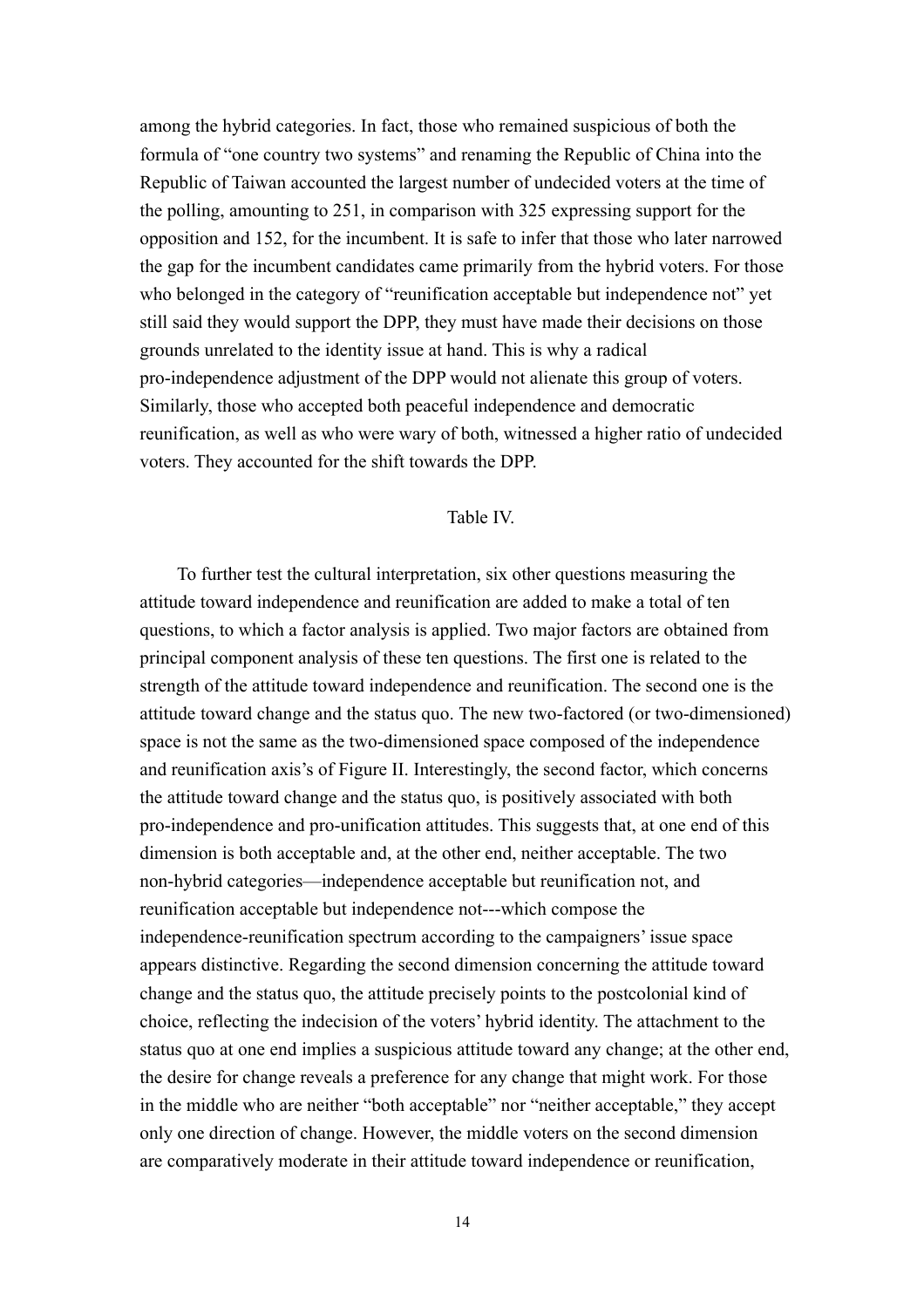because the stronger believers should be located in the first dimension.

### Figures III. and IV.

The DPP candidates were successful, because their advocacy for independence could attract the attention of voters high on both dimensions. The opposition's campaign strategy avoided taking side on the independence-reunification spectrum. This puts its candidates in a disadvantaged position, perhaps even denying them any position, in the second issue space. These candidates provided no clue to voters as to the direction of change, nor did they commit themselves to the maintenance of the status quo. The strategy of deliberately ambiguity could not resolve the anxiety of either the status quo voters, who were suspicious of any potential change, or the change voters, who disliked the uncertainty of the status quo. In contrast, although the DPP's radical policy contradicted the positive attitude toward reunification, it nonetheless satisfies the hybrid attitudes revealed by the second dimension. According to the candidates' issue space, voters with hybrid attitudes would be placed in the middle of the independence-reunification spectrum. Presumably the median voters belong here, yet in actuality they are subject to the persuasion of firm DPP campaigning. Contradictive to the prediction of the spatial theory, the median voter on the campaigned issue space was probably among those who were most vulnerable to the seemingly radical policy.

The gunshot incident on the day before election, which injured the incumbent candidates, resulted in the shift of a significant number of votes to the DPP. This is plausible from the statistics shown in the tables. Statistics suggested that voters were anxious about the un-sustainability of the status quo or the inaccessibility of a certain future. The gunshot incident apparently increased the anxiety toward uncertainty and the desire for some form of certainty. Given the independence-reunification being the only issue space during the campaign, it is natural that voters wanted to assign meanings to the incident on the same issue space. The incumbent's solution to the identity crisis in Taiwan appears much more attractive than the opposition's evasive answer to the voters, who are under the pressure of uncertainty. In fact, the gunshot incident was suspected as the work of Beijing after it took place. This was in line with the DPP campaign discourse. In contrast, the opposition did not have any ready narrative available. If the DPP had taken a moderate attitude toward independence, it would be very difficult to know how the gunshot incident can be interpreted. Institutionally, the incumbent was the representative of the status quo; the DPP reinforced this image through discursive means. The gunshot, which symbolized a degree of destruction of certainty, could raise the concern over the status quo and the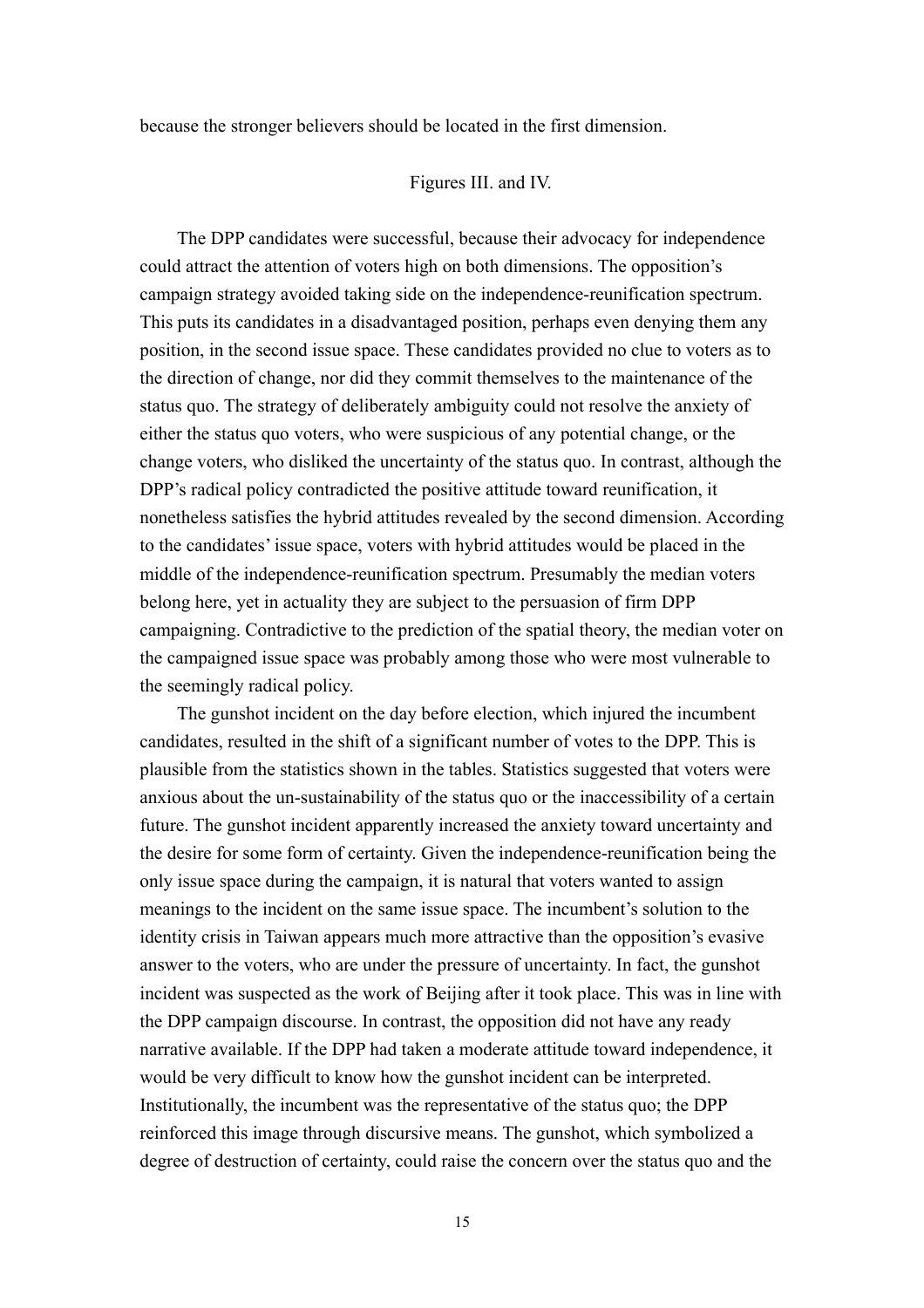support for the incumbent accordingly.

#### The Disappearing Median Voter

The voters for the 2004 presidential election in Taiwan can be broken down into four categories. While two of these groups appear apart on both ends of the independence-reunification spectrum, the other two categories are actually composed of a second issue dimension, the one measuring the attitude toward change and the status quo. This explains why the opposition strategy to win the median voter through a deliberately ambiguous identity position did not work well. There weren't any 'median voter' to be attracted on the independence-reunification spectrum. The hybrid voters, instead of the median voter, were those with the decisive votes in this particular election. They decided to follow the incumbent candidates because the latter's determined campaign style provided a relatively more certain solution to the hybrid voters' indecision on their identities, which is torn between Taiwan and China. The sense of certainty, which might have improved trust or liking toward the incumbent candidates, may further explain the movement of the hybrid voters toward the independence end of the spectrum.

The cultural theory contributes to the spatial theory by pointing out the difference between the voters' issue space and the candidates' issue space. The hybrid voters can empower themselves by making a decision that is faithful to their own issue space, where there are no candidates competing. The cognitive theory contributes to the spatial theory by showing how the candidates could lead, intentionally or otherwise, the voters into a certain policy preference not taken in the beginning. With the supplement of both the cultural theory and the cognitive theory, a status quo-change dimension has been discovered and interpreted. This dimension explains why the median voter on the independence-reunification spectrum did not exist and why a radical policy won a single-issue, one-on-one campaign.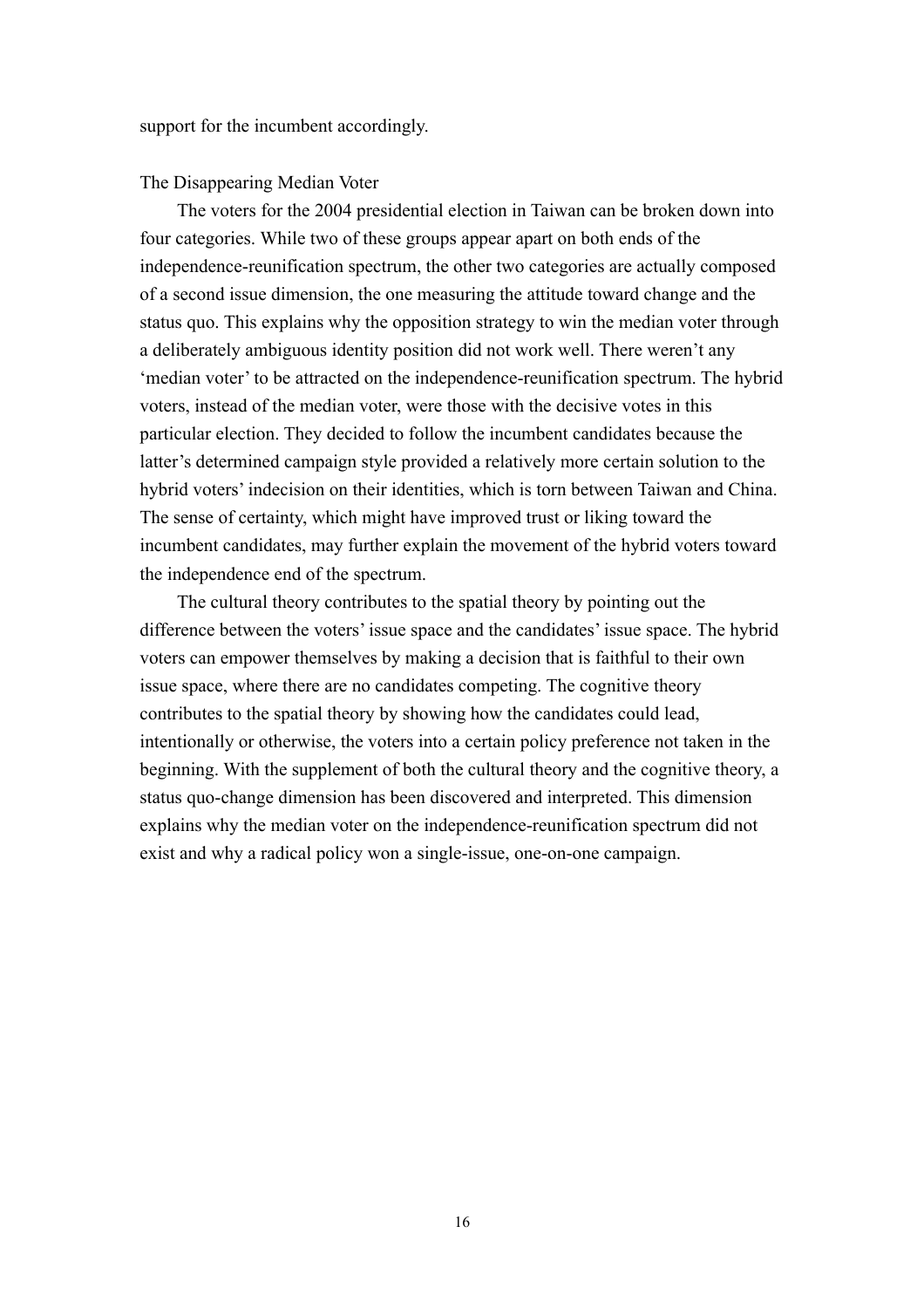|                           | Some people say Taiwan could accept the Chinese Communist Party's |                                                               |     |     |     |     |      |  |  |
|---------------------------|-------------------------------------------------------------------|---------------------------------------------------------------|-----|-----|-----|-----|------|--|--|
|                           | model of "one country two system." Do you think this would cause  |                                                               |     |     |     |     |      |  |  |
|                           | damage to our society?                                            |                                                               |     |     |     |     |      |  |  |
| Some People               |                                                                   | Definitely Possibly Possibly<br>Definitively Missing<br>Total |     |     |     |     |      |  |  |
| think that we             |                                                                   |                                                               |     | not | not |     |      |  |  |
| should change             | Definitively 188                                                  |                                                               | 148 | 86  | 21  | 21  | 464  |  |  |
| the Republic of Possibly  |                                                                   | 156                                                           | 322 | 111 |     | 29  | 625  |  |  |
| China into the            | Possibly                                                          | 73                                                            | 102 | 61  | 8   | 18  | 262  |  |  |
| Republic of               | not                                                               |                                                               |     |     |     |     |      |  |  |
| Taiwan. Do                | Definitively 61                                                   |                                                               | 19  | 10  | 9   | 32  | 102  |  |  |
| you think this            | not                                                               |                                                               |     |     |     |     |      |  |  |
| would cause               | Missing                                                           | 19                                                            | 50  | 19  |     | 132 | 221  |  |  |
| damage to our<br>society? | Total                                                             | 497                                                           | 641 | 287 | 46  | 203 | 1674 |  |  |

Table I. The attitudes toward identity change in abstraction

Source: National Science Council TEDS 2003.

|  | Table II $\cdot$ The attitudes toward identity change with a low cost |  |  |  |  |  |
|--|-----------------------------------------------------------------------|--|--|--|--|--|
|--|-----------------------------------------------------------------------|--|--|--|--|--|

|                             | Some people say if the Chinese mainland reaches the same        |                |     |                                                               |                  |                |       |  |
|-----------------------------|-----------------------------------------------------------------|----------------|-----|---------------------------------------------------------------|------------------|----------------|-------|--|
|                             | economic, social and political conditions, the two sides of the |                |     |                                                               |                  |                |       |  |
|                             |                                                                 |                |     | Taiwan Straits should be reunified. Do you agree or disagree? |                  |                |       |  |
|                             |                                                                 |                |     | Strongly Agree Disagree                                       | Strongly Missing |                | Total |  |
| Some people say if          |                                                                 | agree          |     |                                                               | disagree         |                |       |  |
| Taiwan can declare          | Strongly                                                        | 15             | 35  | 41                                                            | 54               |                | 152   |  |
| independence and yet agree  |                                                                 |                |     |                                                               |                  |                |       |  |
| maintain a peaceful         | Agree                                                           | 8              | 307 | 326                                                           | 24               | 39             | 704   |  |
| relationship with the       | Disagree                                                        | 12             | 219 | 220                                                           |                  | 37             | 495   |  |
| Chinese Communist,          | Strongly                                                        |                |     |                                                               |                  | $\overline{4}$ |       |  |
| Taiwan should               | Disagree                                                        | 22             | 46  | 23                                                            | 17               |                | 112   |  |
| become a new                | Missing                                                         | $\overline{2}$ | 26  | 25                                                            |                  | 157            | 211   |  |
| country. Do you agree Total |                                                                 | 59             | 633 | 635                                                           | 103              | 244            | 1674  |  |
| or disagree?                |                                                                 |                |     |                                                               |                  |                |       |  |

Source: National Science Council TEDS 2003.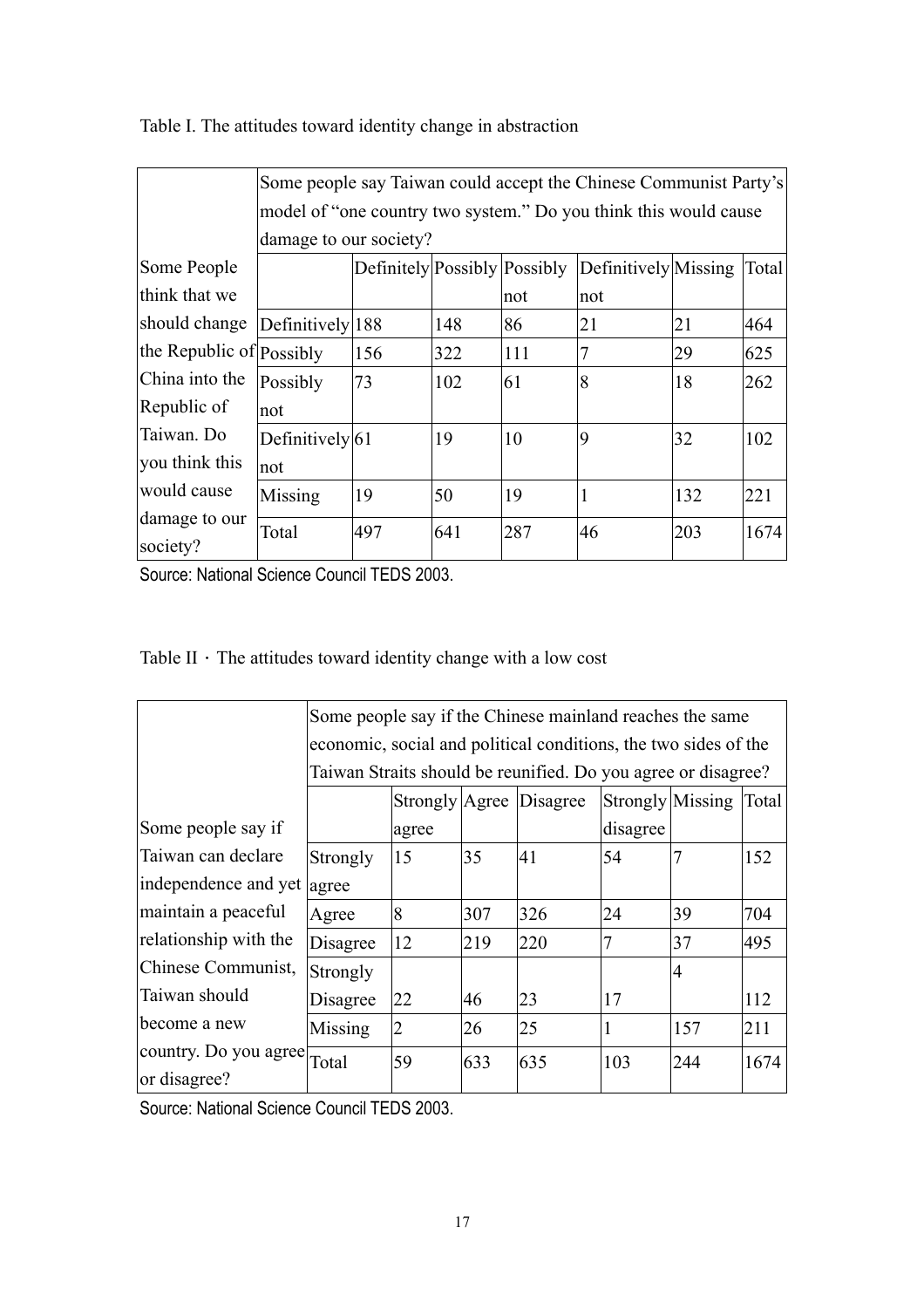|            | Neither identities |     |     | Independence Reunification Both identities | Total          |
|------------|--------------------|-----|-----|--------------------------------------------|----------------|
| <b>KMT</b> | 325                | 22  | 120 | 24                                         | 491            |
| <b>DPP</b> | 152                | 123 | 22  | 26                                         | 323            |
| Undecided  | 251                | 91  | 56  | 28                                         | 426            |
| Absent     | 38                 | 14  | 13  |                                            | 72             |
| Abstaining |                    |     |     |                                            | $\overline{2}$ |
| Missing    |                    |     |     |                                            |                |
| No reply   | 19                 |     |     |                                            | 27             |
| Don't know | 28                 |     | 8   |                                            | 40             |
| Total      | 814                | 255 | 225 | 88                                         | 1382           |

Table III  $\cdot$  The attitudes toward identity change in abstraction and vote preferences

Source: National Science Council TEDS 2003.

"Neither" is the sum of those answering definitely or possibly to both questions in Table I. "Both" is the sum of those answering definitely not or possibly not to both questions in Table I. "Independence" is the sum of those answering definitely and possibly only to column not to row. "Unification" is the sum of those answering definitely and possibly only to row not to column.

|  |  |  |  |  | Table IV. The attitudes toward identity change with a low cost and vote preference |
|--|--|--|--|--|------------------------------------------------------------------------------------|
|  |  |  |  |  |                                                                                    |

|            | Neither identities Independence Reunification Both identities |     |     |          | Total          |
|------------|---------------------------------------------------------------|-----|-----|----------|----------------|
| <b>KMT</b> | 106                                                           | 183 | 80  | 117      | 486            |
| <b>DPP</b> | 39                                                            | 21  | 179 | 90       | 329            |
| Undecided  | 87                                                            | 66  | 148 | 124      | 425            |
| Absent     | 19                                                            | 11  | 24  | 17       | 71             |
| Abstaining | 1                                                             | 0   |     | $\theta$ | $\overline{2}$ |
| Missing    |                                                               | 0   |     | $\theta$ |                |
| No reply   | 3                                                             | 12  | 6   | 6        | 27             |
| Don't know | 11                                                            | 6   |     | 11       | 35             |
| Total      | 267                                                           | 299 | 445 | 365      | 1376           |

Source: National Science Council TEDS 2003.

"Neither" is the sum of those answering strongly disagree or disagree to both questions in Table I. "Both" is the sum of those answering strongly agree or agree to both questions in Table II. "Independence" is the sum of those answering strongly agree and agree only to row not to column. "Unification" is the sum of those answering strongly agree and agree only to column not to row.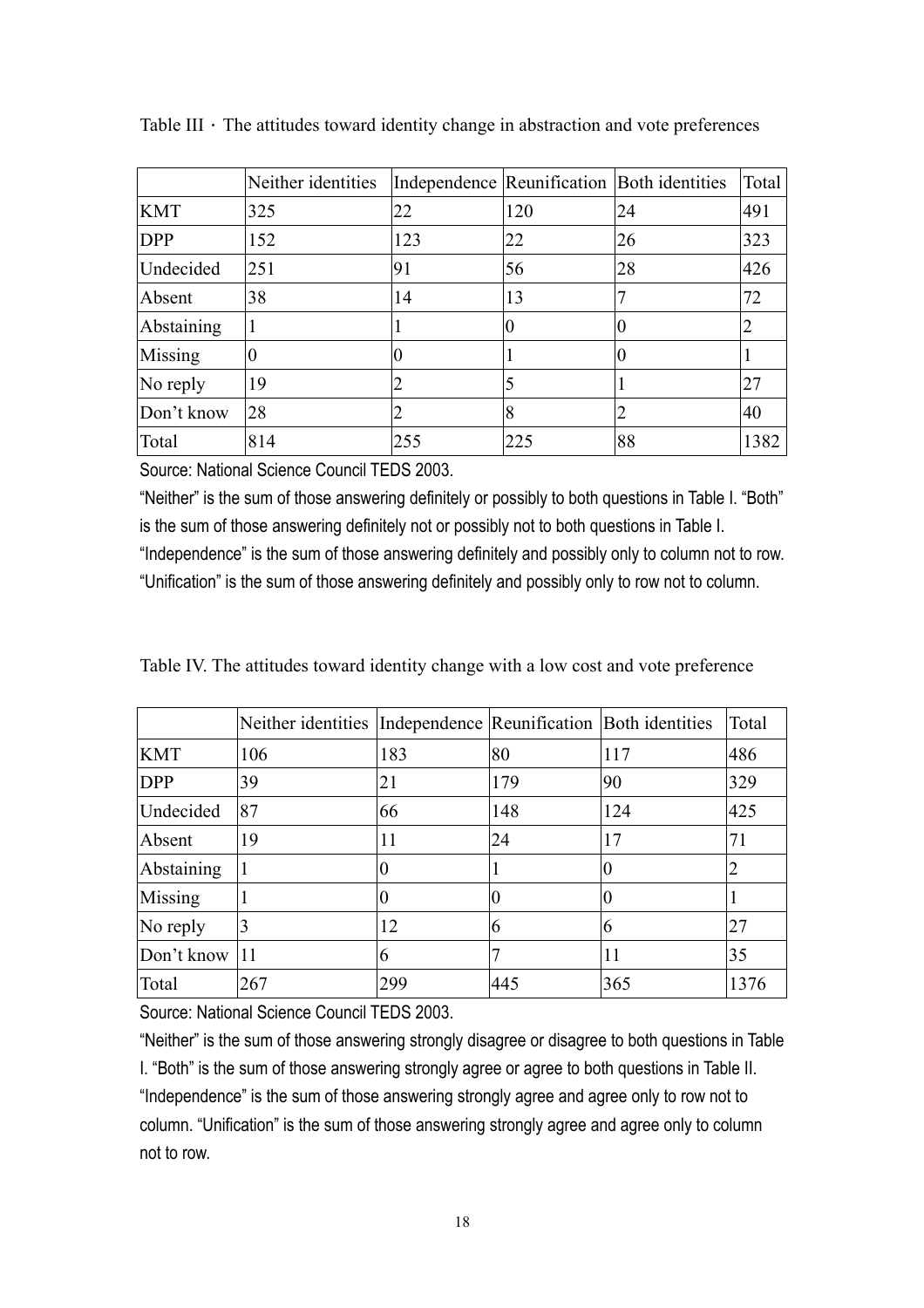Table V. Factor analysis of issue space—Two Factors

|                                                               | Component   |                |
|---------------------------------------------------------------|-------------|----------------|
|                                                               | $\mathbf 1$ | $\overline{2}$ |
| Some People think that we should change the Republic          | $-542$      | $-493$         |
| of China into the Republic of Taiwan. Do you think this       |             |                |
| would cause damage to our society?                            |             |                |
| Some people say Taiwan could accept the Chinese               | .364        | $-589$         |
| Communist Party's model of "one country two system."          |             |                |
| Do you think this would cause damage to our society?          |             |                |
| Some people say if Taiwan can declare independence and        | .604        | .363           |
| yet maintain a peaceful relationship with the Chinese         |             |                |
| Communist, Taiwan should become a new country. Do             |             |                |
| you agree or disagree?                                        |             |                |
| Some people say if the Chinese mainland reaches the           | $-551$      | .354           |
| same economic, social and political conditions, the two       |             |                |
| sides of the Taiwan Straits should be reunified. Do you       |             |                |
| agree or disagree?                                            |             |                |
| However backward China is, I feel most proud to be a Chinese. | .602        | .144           |
| To control Taiwan's own fate is to sever relations with China | .718        | .176           |
| and establish a life community for the twenty-three millions  |             |                |
| people of Taiwan.                                             |             |                |
| We must patiently overcome the difference in the way of life  | $-589$      | .314           |
| between Taiwan and the Chinese Mainland in order to achieve   |             |                |
| reunification of the country.                                 |             |                |
| China being China and Taiwan being Taiwan, China has no       | .701        | 6.054E-02      |
| reason to intervene in Taiwan's quest of autonomous           |             |                |
| independence.                                                 |             |                |
| Taiwan must join China in order to have a future.             | $-708$      | .176           |
| The Chinese history belongs to China; we ought to create      | .681        | .222           |
| Taiwan's own history.                                         |             |                |